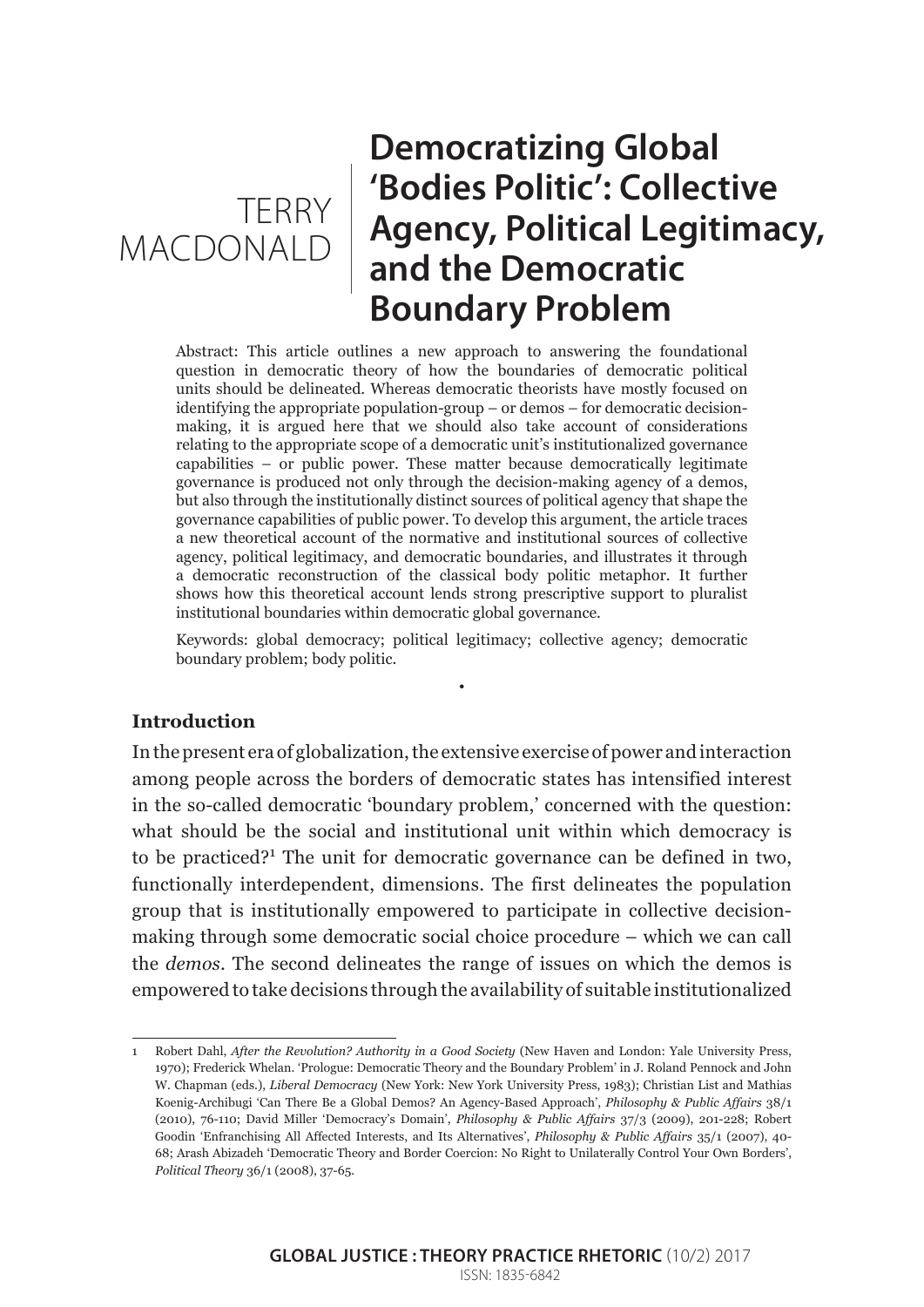governance capabilities – which we can call *public power*. 2

The near-exclusive focus in contemporary literature on democratic boundaries has been on the *first* side of this two-dimensional institutional problem. In his now classic discussion of the democratic boundary problem, Frederick Whelan is typical in equating the democratic boundary problem with the problem of 'defining or bounding […] the membership of the democratic body, or citizenry.'<sup>3</sup> In more recent discussion, others have characterized it as the problem of 'constituting the demos,'4 or of locating 'democracy's domain.'5 This focus is so strong that the democratic boundary problem is now widely referred to as the 'demos problem' – implying that we will be in a position to settle the broader question of the appropriate social and institutional *unit* for democracy just as soon as we properly understand the nature of, and social conditions for, a *demos*.

I argue here that in considering the problem of democratic boundaries it is a mistake to focus only on the question of how we should constitute democracy's *demos*, while neglecting the parallel question of how we should constitute democracy's framework of *public power*. 6 It is my contention that questions about the boundaries of democratic public power introduce normative and institutional considerations that have some significant degree of independence from those raised by questions about the boundaries of the demos, and these require their own careful analysis in judging the best solution to the overarching democratic boundary problem. These considerations have some independence, I argue, because legitimate democratic governance is produced not only through the decision-making agency of a demos, but also through the institutionally distinct sources of political agency that shape the governance capabilities of public power. This matters politically because taking adequate account of public power considerations lends strong prescriptive support to a *pluralist*

<sup>2</sup> Robert Dahl (1970) and David Miller (2009) refer to this distinction as one between the 'domain' and the 'scope' of a democratic unit, but here I prefer the language of 'demos' and 'public power': whereas the terms 'domain' and 'scope' evoke a *spatial* image of democratic units and their boundaries, the terms 'demos' and 'public power' evoke an *agentic* image, more congenial to the substantive arguments I advance here. I note further that in referring to 'scope' these authors focus on the scope of content in a given decision-making agenda, whereas my reference instead to 'public power' emphasizes instead the underlying governance capabilities which structurally shape and constrain the range of agendas that a demos is *empowered* to pursue (whatever the content of the agenda it actually pursues in any instance).

<sup>3</sup> Whelan (1983), p. 14.

<sup>4</sup> List and Koenig-Archibugi (2010).

<sup>5</sup> Miller (2009).

<sup>6</sup> While questions about the constitution of public power have been considered extensively within other areas of democratic theory, they have largely been treated as issues related to achieving legitimate governance *internal* to a democratic unit, the boundaries of which have been already settled; the idea that these considerations may have implications also for the delineation of the *boundaries* of a democratic unit is what I claim has not yet been systematically explored.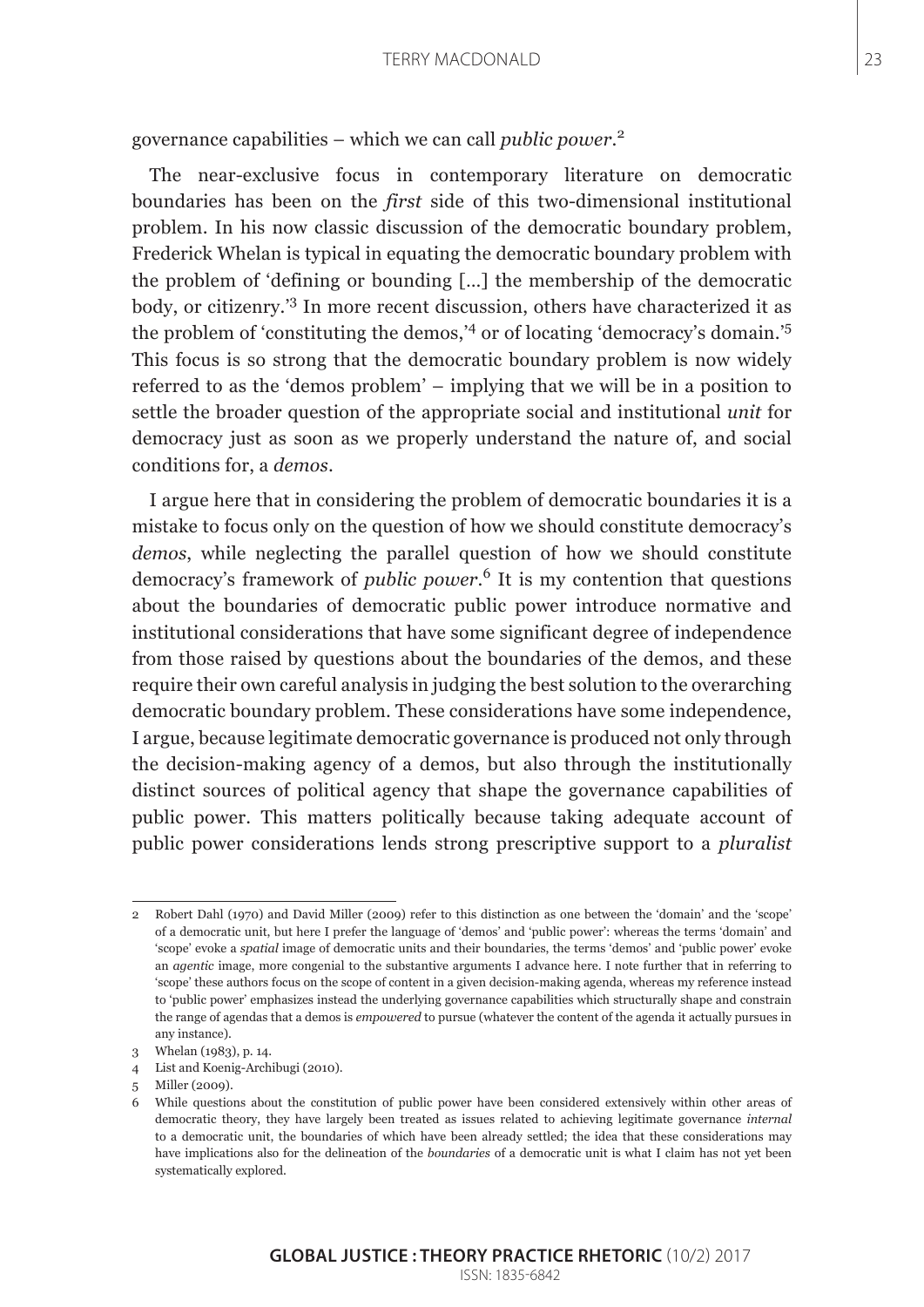#### **DEMOCRATIZING GLOBAL 'BODIES POLITIC': COLLECTIVE AGENCY,** 24 **POLITICAL LEGITIMACY, AND THE DEMOCRATIC BOUNDARY PROBLEM**

approach to global democratic institution-building,<sup>7</sup> which endorses the direct democratic control of multiple existing state and non-state institutions, in contrast to more widely advocated nationalist or cosmopolitan institutional boundaries of democratic global governance.

I develop this analysis in three steps. I begin by elaborating a *collective agency* account of the sources of democratic political legitimacy, which supplies the salient normative criteria for evaluating democratic boundaries. Here I explain the functionally interdependent roles played by the distinct political agencies of the demos and public power in producing such legitimacy: the political agency of the demos is exercised through the institutionalized collective decision-making theorists call 'social choice,' while the distinct political agency of 'public power' is exercised instead through the production of the institutionalized governance capabilities required to carry out democratic decisions; and both together are required to achieve legitimate democratic governance. Next, I move from normative to institutional analysis, and sketch a broad institutional account of how the political agency of public power can make some distinct contributions to the political legitimacy of democratic institutions, via its development and operation in dynamic interaction with the agency of a demos. Here I illustrate my institutional arguments via a democratic reconstruction of the old theoretical metaphor of the *body politic* and its ruling '*mind,'* in which the dynamic relationships among multiple collective agencies within a legitimate democratic unit can be vividly captured. Finally, I consider the implications of this general institutional account for the more specific challenges of democratic institutionbuilding and boundary-drawing in contemporary global politics – explaining how my theoretical arguments together support what I call *pluralist* institutional boundaries of democratic global governance. The overall analytic method underpinning these arguments can be described as 'realist'8 or 'interpretive'9 in character, insofar as it aims not to articulate a philosophical ideal of democratic political morality abstracted from practice, but rather, as Charles Taylor puts it, to articulate 'the kind of common understanding' of democracy and democratic legitimacy 'that enables us to carry out the collective practices' of democratic

<sup>7</sup> Nico Krisch, *Beyond Constitutionalism: The Pluralist Structure of Postnational Law* (Oxford: Oxford University Press, 2011); Nico Krisch, 'Liquid Authority in Global Governance', *International Theory* 9/2 (2017), 237-260; Kate Macdonald and Terry Macdonald, 'Democracy in a Pluralist Global Order: Corporate Power and Stakeholder Representation', *Ethics and International Affairs* 24/1 (2010), 19-43; Kate Macdonald and Terry Macdonald, 'Liquid Authority and Political Legitimacy in Transnational Governance', *International Theory* 9/2, (2017), 329- 351; Terry Macdonald, 'Anti-power, Agency, and the Republican Case for Global Institutional Pluralism', in Barbara Buckinx, Jonathan Trejo-Mathys and Timothy Waligore (eds.), *Domination and Global Political Justice: Conceptual, Historical, and Institutional Perspectives* (New York: Routledge, 2015).

<sup>8</sup> Bernard Williams, *In the Beginning was the Deed: Realism and Moralism in Political Argument* (Princeton University Press, 2005).

<sup>9</sup> Charles Taylor, *Modern Social Imaginaries* (Duke University Press, 2004).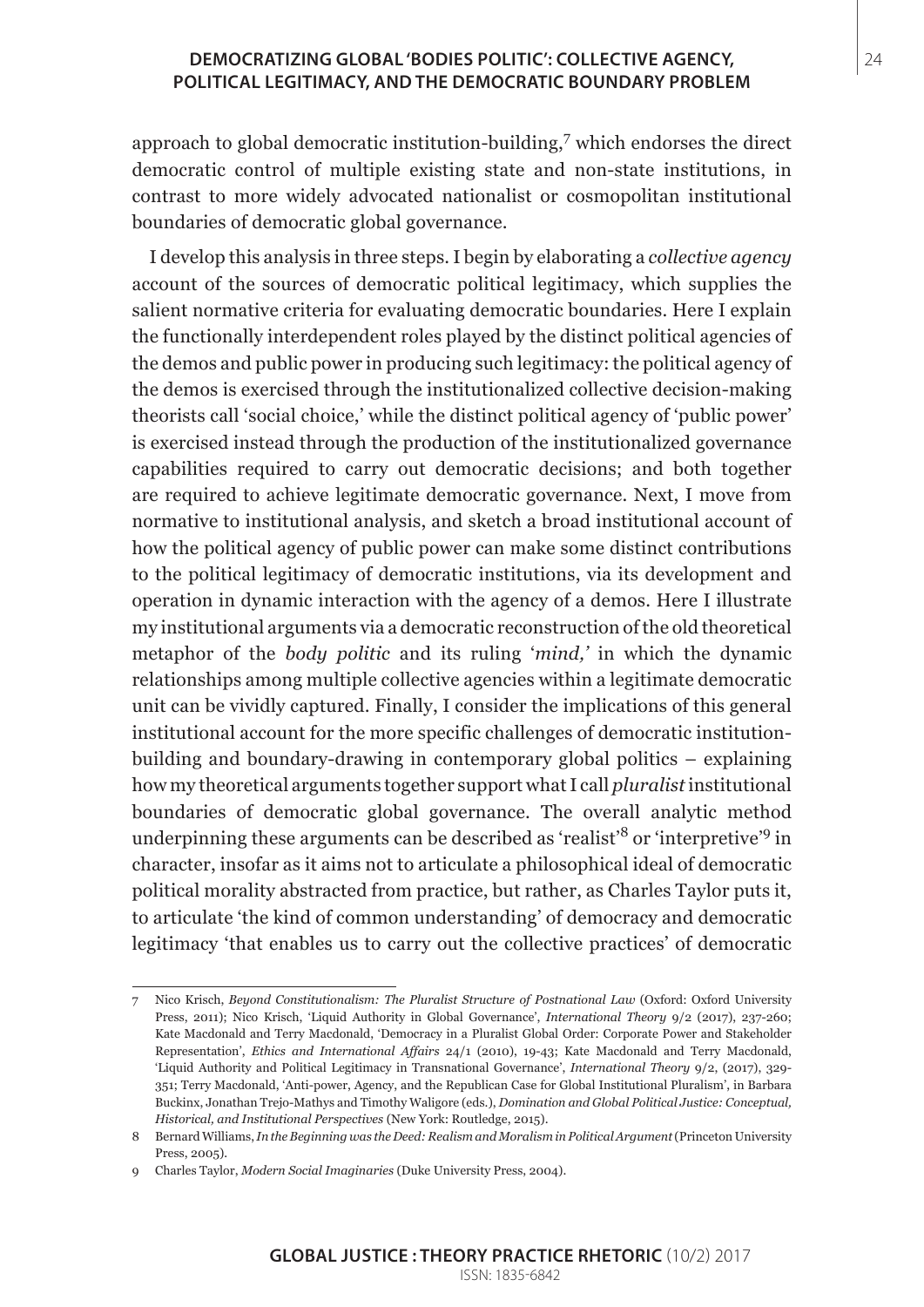life under the real political conditions of globalization.<sup>10</sup>

## **The collective agency account of democratic political legitimacy: Understanding the functional interdependence of the demos and public power**

The boundaries of a democratic unit comprise a key structural element of its overall institutional scheme; as such, the normative principles we apply in delineating democratic boundaries should be the same as those applied in designing and justifying all the other institutions that make up a functioning democracy. At the most general level, I take it that democratic institutions are best justified as means of generating normative *political legitimacy* in practices of governance, where legitimacy is understood as the institutional quality of being worthy of political support by real political actors in some concrete operational context).<sup>11</sup> *Standards* or *principles* of political legitimacy thus articulate the conditions that institutions must satisfy if they are to count as support-worthy in this sense.

Working from this conceptual starting-point, it follows that democratic boundaries must be delineated based on some underlying account of how they contribute, as constitutive features of wider democratic institutions, to generating such legitimacy. The questions of what are the normative sources of political legitimacy in general – and the democratic sources of political legitimacy in particular – raise large theoretical controversies that cannot be fully surveyed or settled here. For the present purposes, it is sufficient to identify the very general *collective agency* account that I adopt as the basis for my normative analysis here, and to situate it in relation to other familiar views.<sup>12</sup>

There are many competing theoretical accounts of the normative sources of political legitimacy in general, and its democratic sources in particular – not all of which invoke any idea of collective agency. Within recent liberal political philosophy, and some associated democratic theories, it has been common to link normative political legitimacy instead to some special procedural,<sup>13</sup>

<sup>10</sup> *Ibid*., p. 24.

<sup>11</sup> Allen Buchanan and Robert Keohane, 'The Legitimacy of Global Governance Institutions', *Ethics and International Affairs* 20/4 (2006), 405-437; Buchanan *The Heart of Human Rights* (Oxford: Oxford University Press, 2014); Macdonald (2016); Macdonald (2018).

<sup>12</sup> Although I cannot undertake here a sustained defense of this view of the sources and limits of democratic legitimacy, I assume that the collective agency account of democratic legitimacy is sufficiently widely endorsed that an argument about the democratic boundary problem developed from within it can generate prescriptive conclusions with strong normative force.

<sup>13</sup> John Rawls, *Political Liberalism* (New York: Columbia University Press, 1996).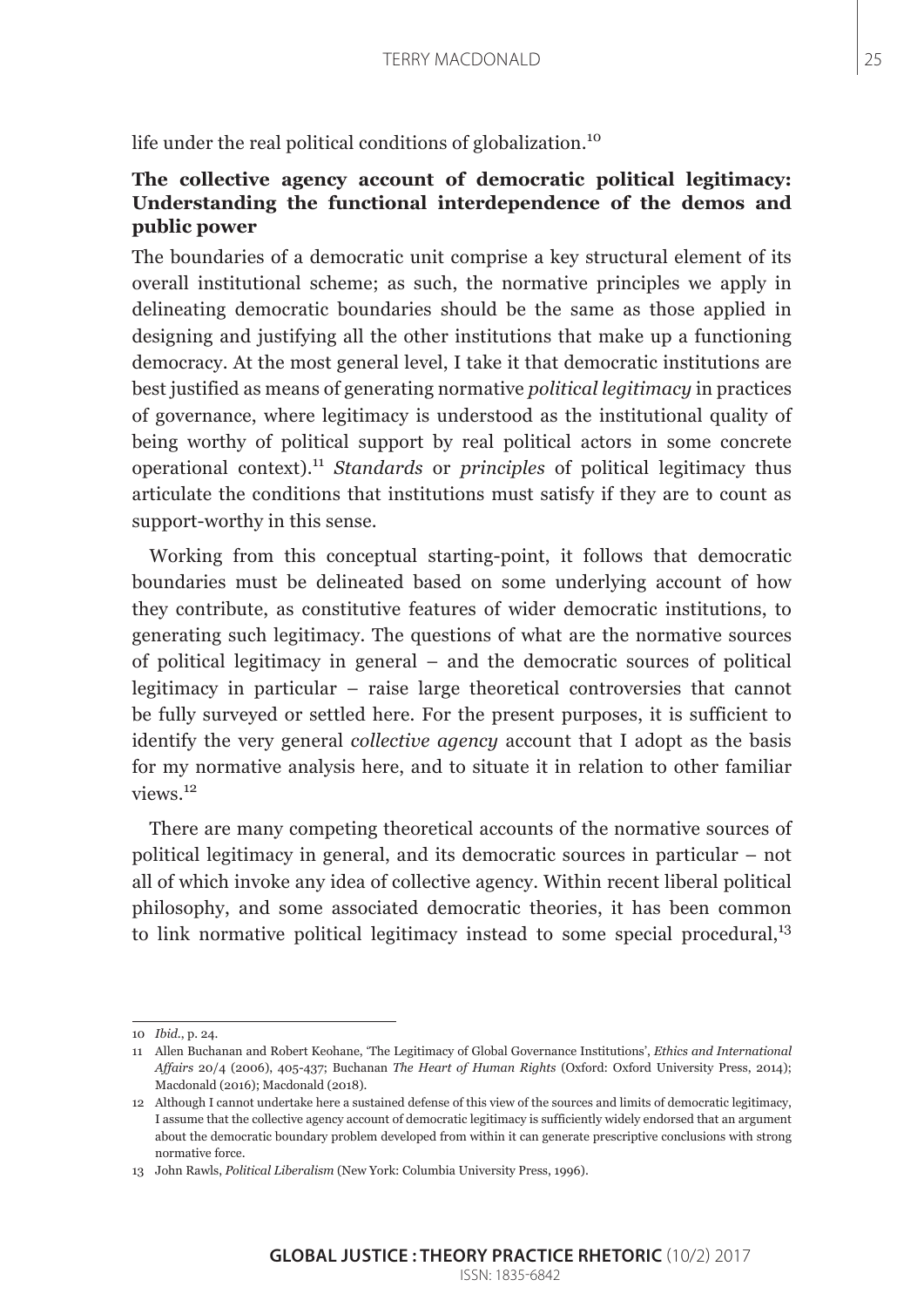#### **DEMOCRATIZING GLOBAL 'BODIES POLITIC': COLLECTIVE AGENCY,** 26 **POLITICAL LEGITIMACY, AND THE DEMOCRATIC BOUNDARY PROBLEM**

substantive,<sup>14</sup> or non-ideal<sup>15</sup> moral standards for the functioning of political institutions, or alternatively to some epistemic standards for institutional decision-making.16 These 'moral' or 'epistemic' accounts typically recognise democratic institutions as producing legitimacy by complying with underlying moral obligations towards political equality, $^{17}$  or by promoting morally or epistemically good – 'rational,' 'reasonable,' or 'correct' – political decisions.<sup>18</sup>

But alongside these moral and epistemic accounts is a distinct family of theories that instead identify the normative source of political legitimacy with some conception of *collective agency* – and it is an account of this kind that I adopt here. Such collective agency accounts hold that democratic institutions generate legitimacy not by discharging moral obligations or promoting good decisions, but rather by supporting some kind of collective self-determination within groups. Institutions that empower collective agency are support-worthy, on this view, as a direct corollary of the respect that is due to the political agency of individual members of groups as expressed through their collective activities, directed towards some substantive 'common interests.'19 Here the empowerment of collective agency is accorded intrinsic political value, as a foundational source of political legitimacy. This means that it is regarded as politically respect-worthy *even if* its decision-making structures or outcomes depart in some way from moral or epistemic ideals. What is legitimate is thus not necessarily equivalent to what is judged to be just, rational, or otherwise correct by philosophical or political elites.<sup>20</sup>

<sup>14</sup> Eva Erman, 'Global political legitimacy beyond justice and democracy?', *International Theory* 8/1 (2015), 29-62.

<sup>15</sup> Laura Valentini, 'Assessing the global order: justice, legitimacy, or political justice?', *Critical Review of International Social and Political Philosophy* 15/5, (2012), 593-612.

<sup>16</sup> Joshua Cohen, 'An Epistemic Conception of Democracy', *Ethics*, 97/1, (1986), 26-38.

<sup>17</sup> Charles Beitz, *Political Equality: An Essay in Democratic Theory* (Princeton: Princeton University Press, 1989); Brian Barry 'Is democracy special?' in *Essays in Political Theory: Democracy and Power (Vol. 1)* (Oxford: Clarendon Press, 1991), 24-60.

<sup>18</sup> Hélène Landemore, *Democratic reason: Politics, collective intelligence, and the rule of the many* (Princeton University Press, 2012); Jonathan Quong, *Liberalism without Perfection* (Oxford University Press, 2011).

<sup>19</sup> Terry Macdonald, 'Institutional facts and principles of global political legitimacy', *Journal of International Political Theory* 12/2, (2016), 134-151; Macdonald and Macdonald (2017); Terry Macdonald, 'Sovereignty, democracy, and global political legitimacy', in Chris Brown and Robyn Eckersley (eds.), *Oxford Handbook of International Political Theory* (Oxford: Oxford University Press 2018). By *political agency* here I mean politically consequential activity guided by some respect-worthy set of judgment-based *political attitudes* – whether these take the form of beliefs, emotions, or evaluative dispositions otherwise described. Such political agency can be understood as 'collective' in character when the attitudes that motivate the consequential activity are in some appropriate sense *shared* among many individuals. For brevity, these shared attitudes can be called 'common interests.'

<sup>20</sup> As such, normative principles of political legitimacy oriented towards the empowerment of collective action can be said to embody a distinctively *political form of normativity*, as distinct from more commonly elaborated strategic, moral, or legal forms. While it is certainly possible to evaluate principles of legitimacy in terms of moral (as well as strategic, legal, or other) normative justificatory logics, this can just as easily happen in reverse (by evaluating moral, strategic, or legal principles in terms of their political legitimacy). The point of talking of empowered collective agency as an 'intrinsic' political value, and of legitimacy principles as embodying a distinctively political normativity, is thus not to insulate them from moral or other forms of normative critique, but rather to emphasize the structural autonomy of their internal justificatory logics.

**GLOBAL JUSTICE : THEORY PRACTICE RHETORIC** (10/2) 2017 ISSN: 1835-6842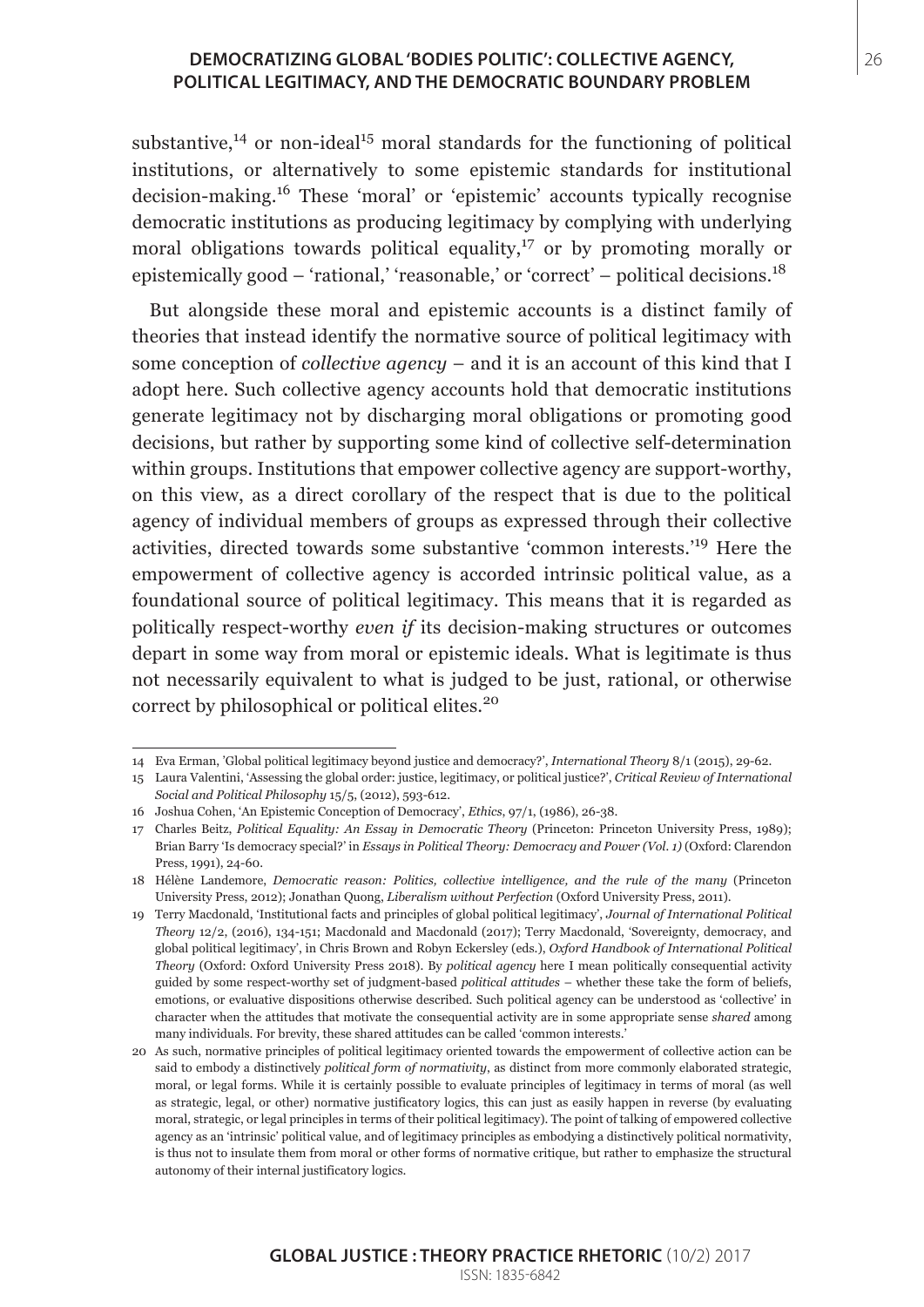#### TERRY MACDONALD 27

Adopting a collective agency account of political legitimacy – rather than a moral or epistemic account – matters not only for philosophical debates about the justification of democracy, but also for political debates about the design and development of democratic institutions. These varying normative accounts of legitimacy typically converge in affirmation of the legitimizing role of various electoral and deliberative democratic *social choice* institutions. But collective agency accounts can additionally recognise the legitimizing role played by some more diffusely institutionalized collective agencies, which do not meet the same moral and epistemic standards as formal social choice procedures, but nonetheless play important roles in forming and expressing common interests within groups. Familiar examples of such practices, invoked by 'collective agency' democrats as sources of legitimacy, include the 'public cultures' of nations, harnessed by democratic ideals of legitimate national selfdetermination,<sup>21</sup> and the 'civil society' organizations and networks central to associational democratic ideals.<sup>22</sup>

However, there is no principled reason to think that national cultures and civil societies are the *only* kinds of collective practices that can embody such valuable collective agency. Although these have contributed substantially to the legitimacy of democratic states over the last two centuries, it is not so clear that legitimacy in a global era can be adequately supported by democratically empowering only national and civil society collectives. While nations and civil society associations are still actively engaged in many global governance contexts, collective political agency can now be found in a more diverse and complex array of global institutional configurations, which traverse the traditional institutional boundaries of political collectives. Examples include: international policy and advocacy networks, which traverse boundaries among states;<sup>23</sup> 'multi-stakeholder' governance processes, which traverse boundaries between states and civil societies; $^{24}$  and transnational 'economic supply chain' governance practices, which traverse boundaries between civil societies and economic actors.25 Such global practices embody collective political agency insofar as they play important roles in defining and expressing the common interests that drive global governance – and their empowerment may thus play

<sup>21 (</sup>Miller 1995)

<sup>22</sup> Paul Hirst, *Associative democracy: New forms of economic and social governance* (John Wiley & Sons, 2013); Mark Warren, *Democracy and Association* (Princeton University Press, 2001).

<sup>23</sup> Anne-Marie Slaughter, 'Global government networks, global information agencies, and disaggregated democracy', Mich. J. Int'l L., 24 (2002), p. 1041; Eva Sørensen and Jacob Torfing (eds.), *Theories of democratic network governance* (London: Palgrave, 2007); Rod Rhodes, 'The new governance: governing without government', *Political studies*, 44/4, (1996), 652-667.

<sup>24</sup> K Bäckstrand, 'Multi-stakeholder partnerships for sustainable development: rethinking legitimacy, accountability and effectiveness', *Environmental Policy and Governance*, 16/5, (2006), 290-306.

<sup>25</sup> Kate Macdonald, *The politics of global supply chains* (Cambridge: Polity Press, 2014).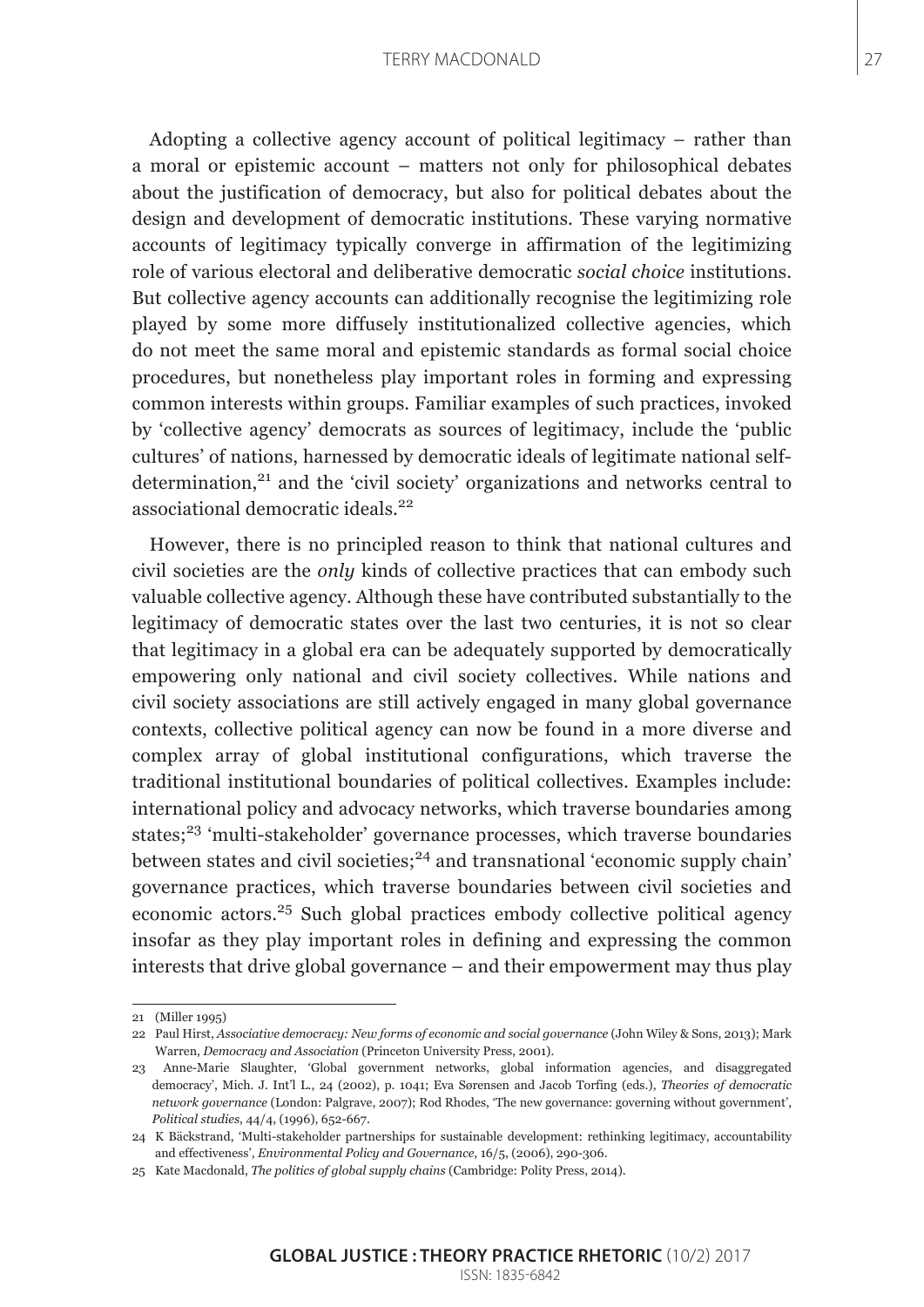#### **DEMOCRATIZING GLOBAL 'BODIES POLITIC': COLLECTIVE AGENCY,** 28 **POLITICAL LEGITIMACY, AND THE DEMOCRATIC BOUNDARY PROBLEM**

an important role in generating legitimate democratic governance in the global political era, as nations and civil societies have done in earlier historical periods.

It must of course be acknowledged that not all of the collective practices driving global governance embody valuable forms of agency, of the kind that warrant respect as sources of political legitimacy. Sometimes collectives in global governance contexts express and pursue interests that are dominating, harmful, or imprudent to the degree that the empowerment of such collectives corrodes rather than strengthens the legitimacy of governance institutions. Any more fine-grained collective agency account of political legitimacy must therefore specify criteria for identifying *which forms* of collective agency warrant respect and political support, and *when and how* empowering existing collective practices can strengthen legitimacy.

Elsewhere, I argue that an account of this kind can be developed by pursuing the insight that not all respect-worthy value judgments made by political agents are expressed *communicatively,* in response to cognitive faculties of deliberation and decision-making – for instance through an electoral vote or deliberative voice.26 Rather, they may also be expressed *behaviorally* within other kinds of social practices, $27$  in response to non-cognitive evaluative faculties such as attention and emotion, which steer individuals' wider patterns of adaptation and resistance to governance institutions.28 While such faculties do not tend to produce optimal moral or epistemic judgment, they warrant the respect of democrats insofar as they undergird the *creative* dimensions of political agency,<sup>29</sup> which are crucial in helping political collectives adapt to change, solve new problems, manage complex social conflicts, and regenerate and reenergize mutual commitments across time and generations.<sup>30</sup>

It is beyond the scope of this article to develop or apply this account in the kind of detail required to demarcate which specific range of global collective practices would qualify as respect-worthy, and sources of legitimacy, on these terms. But for the present purposes, it is sufficient to work from the provisional premise that some significant range of transnational collective practices –

<sup>26</sup> List and Koenig-Archibugi (2010); Iris Marion Young, *Inclusion and democracy* (Oxford: Oxford University Press, 2002).

<sup>27</sup> Raymond Geuss, 'What is political judgement?', in Richard Bourke and Raymond Geuss (eds.) *Political Judgement: Essays for John Dunn* (Cambridge: Cambridge University Press, 2009); Mark Philp, *Political Conduct* (Cambridge, MA: Harvard University Press, 2007); Jonathan Floyd, 'Normative behaviourism and global political principles', *Journal of International Political Theory* 12/2 (2016), 152-168.

<sup>28</sup> Macdonald (2018).

<sup>29</sup> Hans Joas, *The Creativity of Action*, (Chicago: University of Chicago Press, 1996).

<sup>30</sup> Some dimensions of creative agency are arguably invoked, albeit in different language, within theories that link legitimacy to the special forms of agency involved in complex political problem-solving – whether understood in realist (Williams (2005)), rationalist (Buchanan (2014); Buchanan and Keohane (2006)), or pragmatic (De Búrca, Keohane, & Sabel (2014)) terms.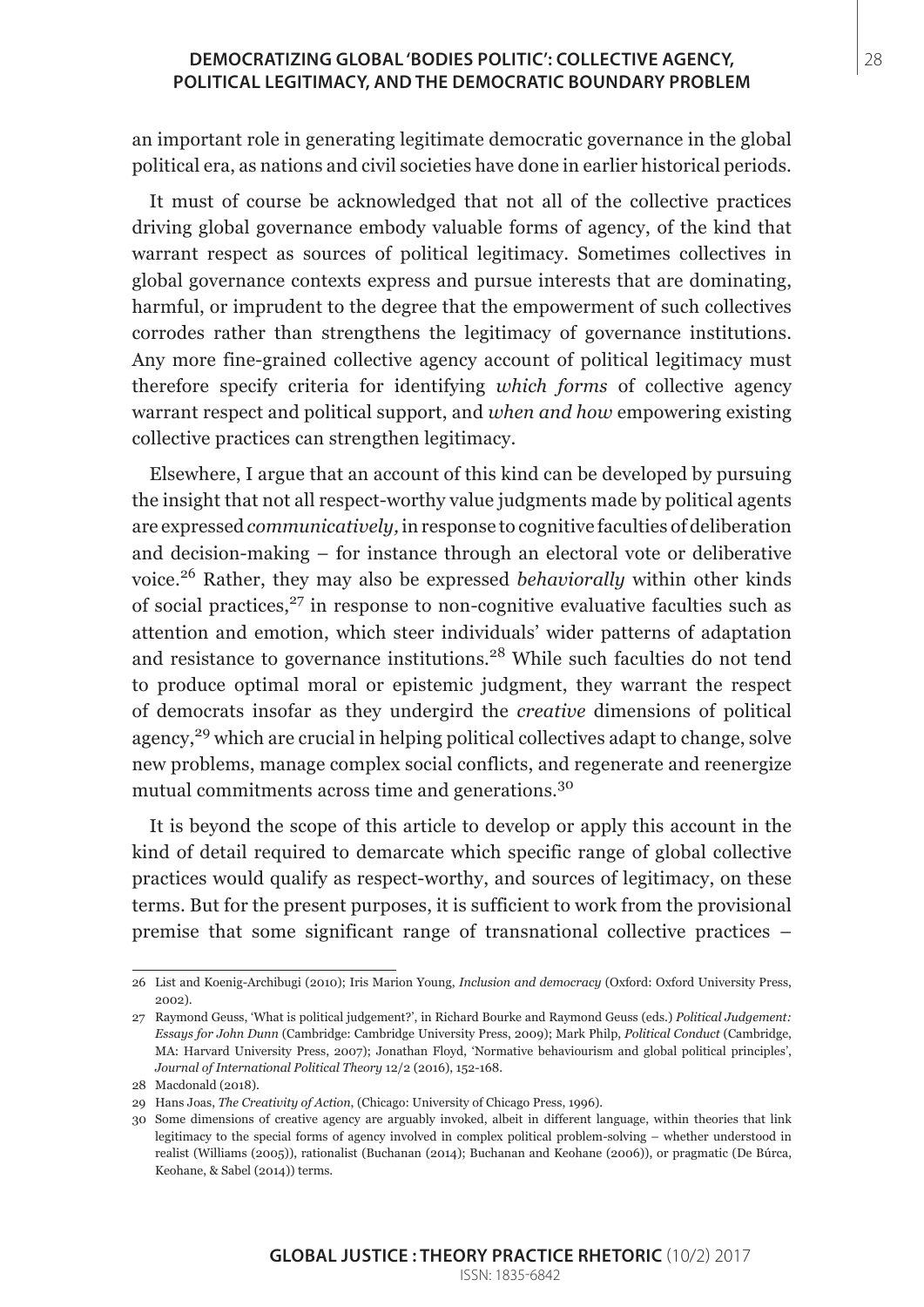reaching beyond the familiar cases of nations and civil society associations – will qualify. Here, my aim is just to unpack the implications of this premise, should it be accepted, for the question of how democratic *boundaries* should be delineated.

If we approach the task of delineating democratic boundaries with a view to strengthening the political legitimacy of governance institutions, then the starting assumptions we adopt about the normative sources of political legitimacy turn out to matter a great deal. Collective agency accounts of democratic legitimacy, in general, imply what Christian List and Mathias Koenig-Archibugi have called a 'performative' formulation of the democratic boundary problem – which is focused on identifying the functions that a demos needs to be able to perform, and the characteristics that it needs to possess to be able to perform these functions effectively.31 On this view, getting democratic boundaries right requires institutionalizing the way that groups of individuals interact, through democratic governance institutions, so they can function together effectively as a democratically self-determining collective agency.

To translate this abstract idea of democratic collective agency into a concrete account of legitimate democratic boundaries, we must specify the kinds of institutional processes through which collective democratic agency is constituted. On democratic accounts that tie legitimacy narrowly to the forms of agency exercised through *social choice* procedures, the conditions for democratic collective agency are defined in the narrow sense of capacity for collective *decision*. 32 On these accounts, the kind of valuable collective agency that is a source of legitimacy is located narrowly in the demos, defined as participants in democratic decision-making procedures. Other political agencies within the democratic institutional scheme – in particular, the agents of public power that create and wield the *governance capabilities required to carry out* collective decisions – are then regarded as legitimate only when they are strongly subordinated to the agency of the demos. Such agencies of public power can include for example the bureaucratic and operational infrastructures of states or formal International Organizations, as well as the looser social and economic infrastructures of transnational markets and networks, which facilitate the mobilization of resources and expertise in discharging governance functions.<sup>33</sup>

<sup>31</sup> List and Koenig-Archibugi (2010).

<sup>32</sup> See for instance List and Koenig-Archibugi (2010), pp. 94-96.

<sup>33</sup> The distinction between social choice and public power cannot be equated straightforwardly with the distinction between 'legislative' and 'executive' powers within a constitutionalized democratic institutional scheme, despite the obvious functional parallels. It is a more sociologically fundamental distinction than this, in that it pertains to the deep sociological structures that constitute the most basic sources of political agency within a social order (those that can then create and legitimize both legislative and executive public powers).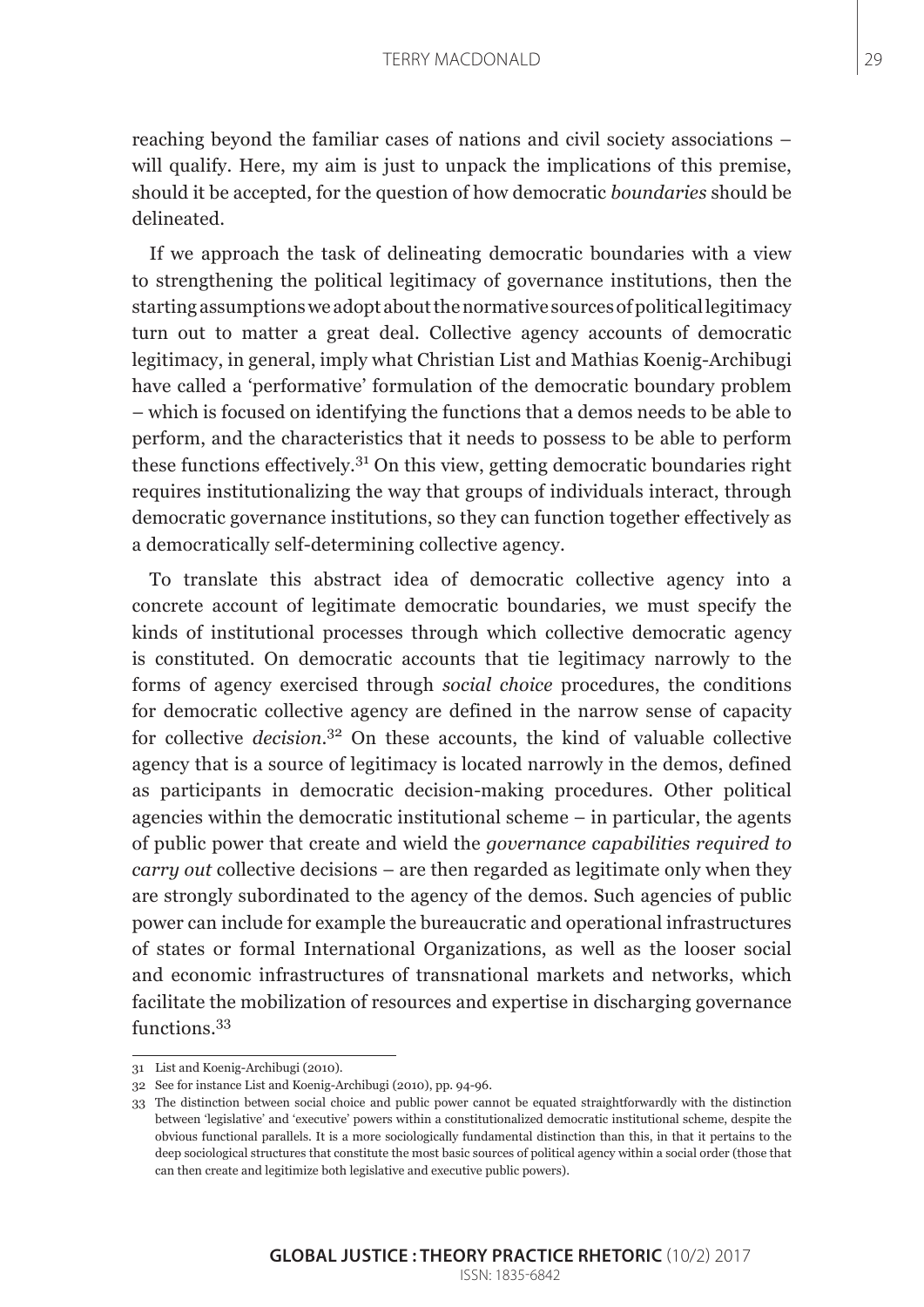#### **DEMOCRATIZING GLOBAL 'BODIES POLITIC': COLLECTIVE AGENCY,**  $|30|$ **POLITICAL LEGITIMACY, AND THE DEMOCRATIC BOUNDARY PROBLEM**

But broader interpretations of the collective agency account such as that sketched here – which recognize a wider range of collective practices as respectworthy forms of collective agency and sources of legitimacy – can recognize many processes for constituting *public power* as independent contributors to the legitimacy of governance processes. This is so insofar as it is plausible to regard them as respect-worthy expressions of practice-based (as distinct from choice-based) dimensions of collective political agency. What is distinctive about some of the contemporary transnational governance practices noted earlier – such as those involving international policy networks, multi-stakeholder processes, and supply chain governance – is that their processes for expressing and strategically pursuing interests are not formally divided between 'decisionmaking' and 'executive' agencies. Rather, participants express their interests to a large degree through active efforts to *get things done*, and bring about desired social, economic, or wider political outcomes directly. Within institutionally hybrid practices of this kind – traversing traditional democratic distinctions between states, civil societies, economies, and functional arms of government – many of the expressive functions theoretically assigned to social choice procedures are performed instead, in practice, through the collective exercise of more direct forms of public power.<sup>34</sup>

What then are the implications of this recognition for the delineation of democratic boundaries? So far, I have only established some quite general distinctions between the collective agencies of the demos and public power, and between the contributions each can in principle make to the political legitimacy of democratic governance institutions. But the implications of these distinctions for democratic boundary questions depend further on establishing the *dynamics of interaction* between the distinct collective agencies of a demos and public power within institutional practice, in the overall exercise of collective political self-determination within a democratic institutional scheme. It is to these institutional questions, accordingly, that I turn my attention next.

#### **The institutional interdependence of the demos and public power: linking democratic minds to their** *bodies politic*

Through what analytic frame can we most clearly capture the complex institutional dynamics through which the decision-making collective agencies of

<sup>34</sup> An inescapable corollary of this argument is that the distinction between 'public' and 'private' power will be a matter of ongoing political contestation, based on differing judgments of whether particular institutions advance some genuinely collective interest; as such, this distinction is not something that can (in all or even most cases) be drawn philosophically and codified in law, as in the ideal-typical democratic 'state.' While contestation over attributions of 'public' status to institutional power inevitably complicate broader normative contestations over legitimacy, there is no principled reason for thinking this must be any less intractable than parallel contestation over the 'representative' status of decision-makers vis a vis the demos – which is already a routine feature of political contestation over the democratic legitimacy of governance within states.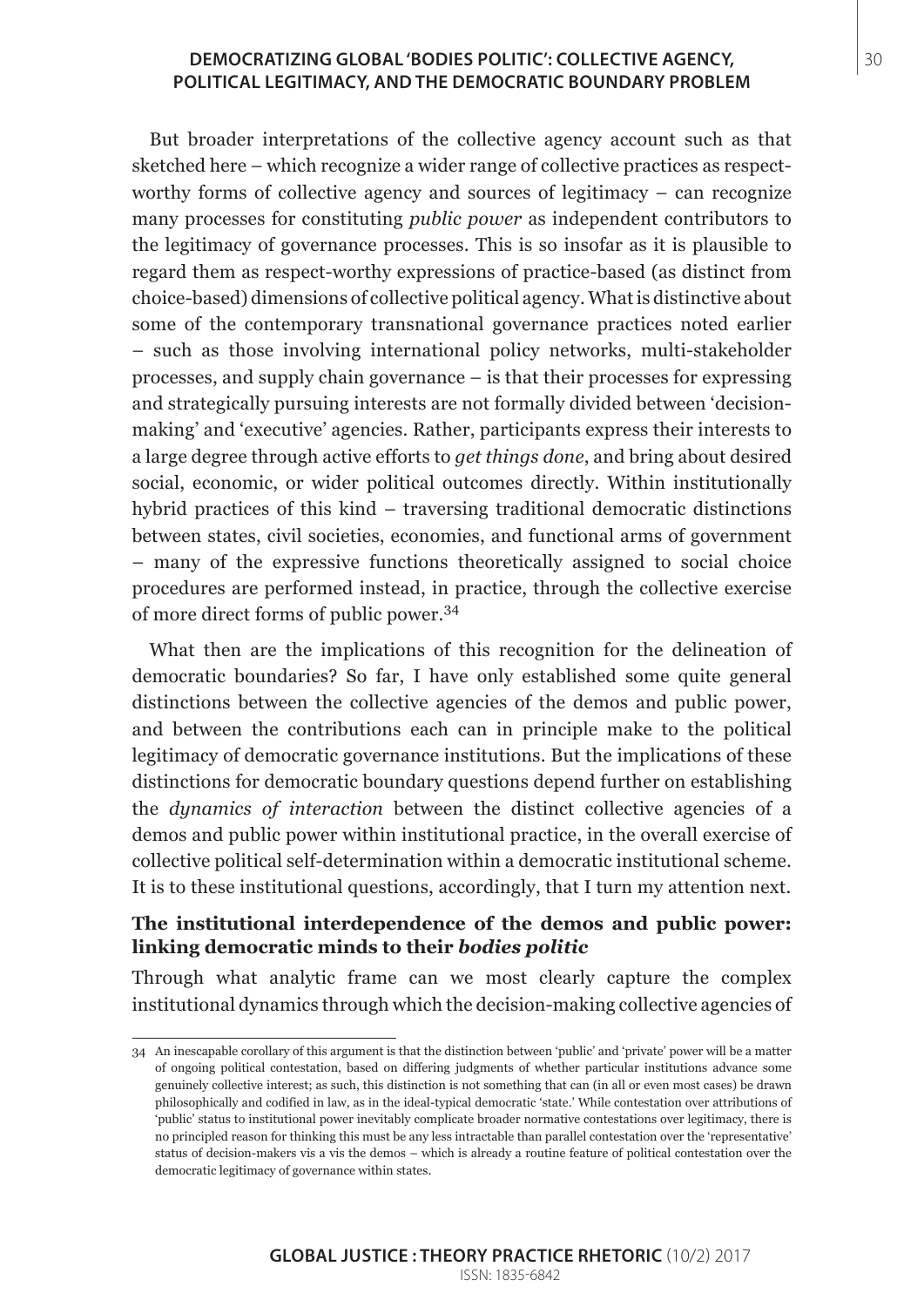#### TERRY MACDONALD 31

global *demoi*, and the practice-based collective agencies of global public power, interact to generate legitimate democratic self-determination? A key challenge here is identifying a frame that can structure analysis of the complex *empirical* dynamics of political control within governance institutions, while maintaining a clear focus on the dimensions of control that constitute collective agency in the *normative* sense that is the source of political legitimacy. I propose that a heuristic frame of precisely this kind can be found in the classical theoretical metaphor of the political collective as differentiated, institutionally, between its ruling *mind* and its material *body politic*.

More specifically, a simple but vivid way of conceptualizing the functionally interdependent institutional relationship between the agencies of a demos and public power, within an overarching democratic collective, is to think of them as analogous to the relationship between elements of mind and body, within the overarching agency of an individual person. On a fairly standard model of individual agency, a person is considered to have *acted* when the movements of her body are substantially responsive to (albeit not fully determined by) a decision taken in her mind, expressed in what we sometimes call a *will*. On this model, the body functions both to give *causal power* to a person's will in the external world and thus translate it into effective agency, and to *delimit the scope* of that agency, as a function of the limited range of outcomes that her body is physically capable of producing; a person's agency is both enabled by the physical powers of her body and constrained by its weaknesses and vulnerabilities. Philosophical models of individual agency vary widely in the roles they attribute to its non-cognitive dimensions – such as faculties of emotional and attentional responsiveness – and they vary too in how they link such faculties analytically to the constructs of *mind* and *body* respectively. But notwithstanding these ambiguities, thinking of agency as structured through some kind of functional mind/body division nonetheless supplies a familiar and serviceable heuristic frame for the normative analysis of agency, which can be instructively transposed to analysis of the collective political case.

The agency of a democratic unit is constituted institutionally rather than biologically, but the basic structure of its agency is analogously bifurcated between the interdependent functions of will-formation and material interaction with the external world. The former corresponds with the social choice institutions that constitute the *demos*, and function as the metaphorical *mind* of the democratic polity. The latter correspond with the governance capabilities that we call *public power;* these function as the metaphorical *body* of the democratic polity – or to redeploy the corporeal metaphor of classical political theory, the *body politic.*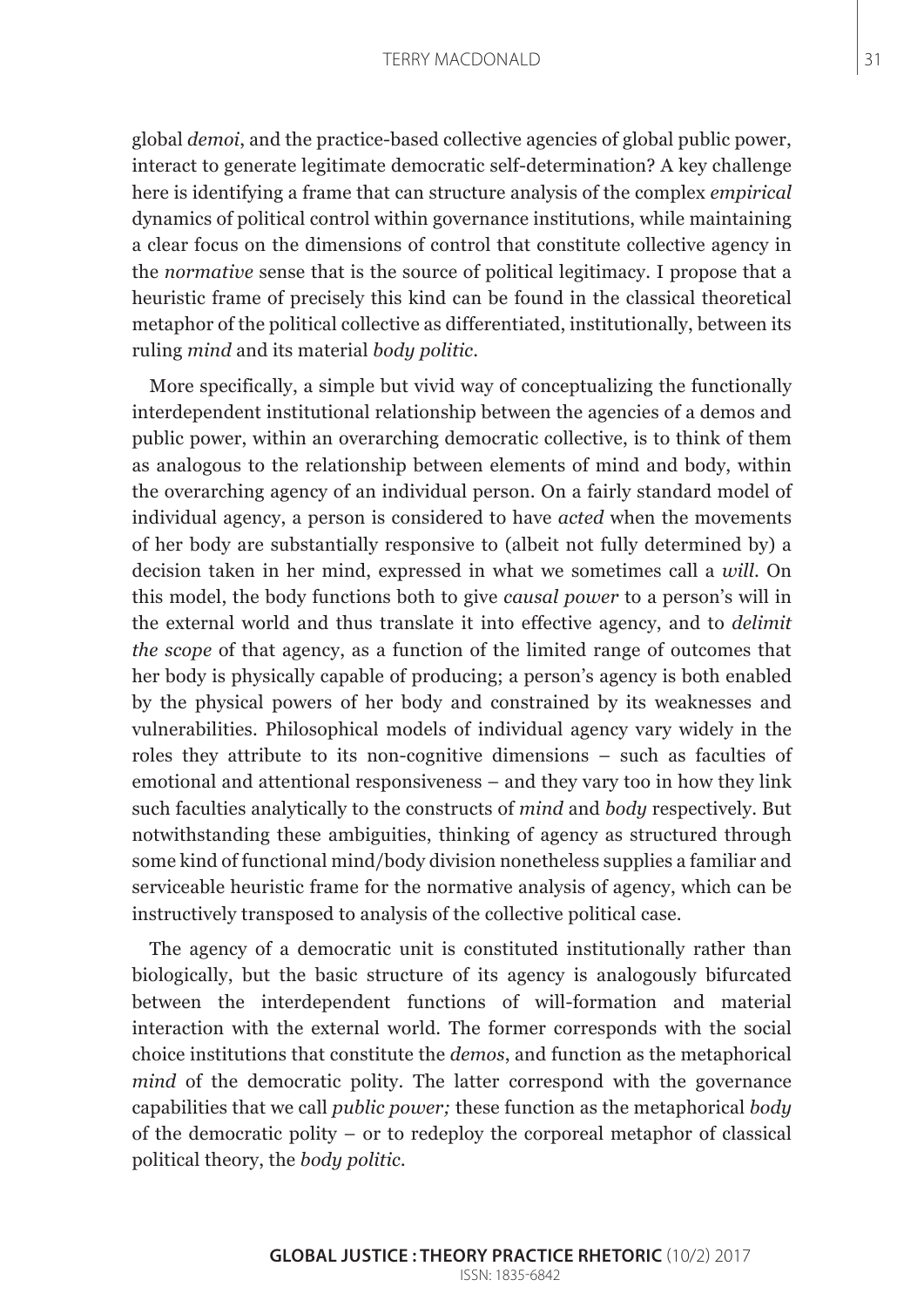#### **DEMOCRATIZING GLOBAL 'BODIES POLITIC': COLLECTIVE AGENCY,** 32 **POLITICAL LEGITIMACY, AND THE DEMOCRATIC BOUNDARY PROBLEM**

The use of this corporeal agency metaphor in the theory of political legitimacy is perhaps most familiar from the famous image on the original cover of Hobbes' Leviathan, with the head of the sovereign on a body constituted by the multitude of individual subjects. In this image, the collective agency of the state-based polity is presented as constituted through a dynamic relationship between two distinct sources of political agency: the animating agency of the body politic, driven by collisions among a diversity of individual interests; and the rationalizing agency of the ruling sovereign mind. But in the subsequent shift from a Hobbesian to a democratic theoretical understanding of collective political agency as a source of political legitimacy, something important in this image has been lost. In the democratic image, the leviathan is turned on its head: the unilateral ruling mind of the sovereign is supplanted by the rule of the many, constituted through the collective *mind* of democratic social choice. But with this migration of the multitude from the *body* to the *mind* of the collective agent, the prominence of the *body politic* as a source of agency with some independence from ruling mind is substantially diminished.

My key claim here is that this shift is problematic for democratic theory and creates a misleading picture of the character of collective agency within a legitimate institutional scheme. In the Hobbesian image the ruling mind does not erase the agency of the body politic, but merely rationalizes it; what I am proposing is that this older insight should be restored within the democratic theory of political legitimacy. Instead of seeing the process of democratization as a shift of the agency of the many from the body politic to the decision-making mind, we should rather see collective political agency as distributed across both. Political legitimacy, on this view, is produced through an institutional structure that connects these institutions of political *mind* and *body* together in a way that ensures the exercise of public power is appropriately responsive to the decisions reached by a demos – via direct participation, representation, or other democratic institutional means – while not conflating the agency of public power with that of the demos.

It is important to emphasize that this idea of institutional responsiveness does *not* require a uni-directional relationship between democratic *mind* and *body*. In other words, it does not imply that the demos should be constituted to make decisions independently from its interactions with institutions of public power, or that institutions of public power can legitimately exercise power only as an inert instrument of the decisions made through a demos's social choice procedures. On the contrary, the normative model of collective agency sketched above – which highlights the importance of recognizing practice-based dimensions of political agency that extend beyond procedurally-structured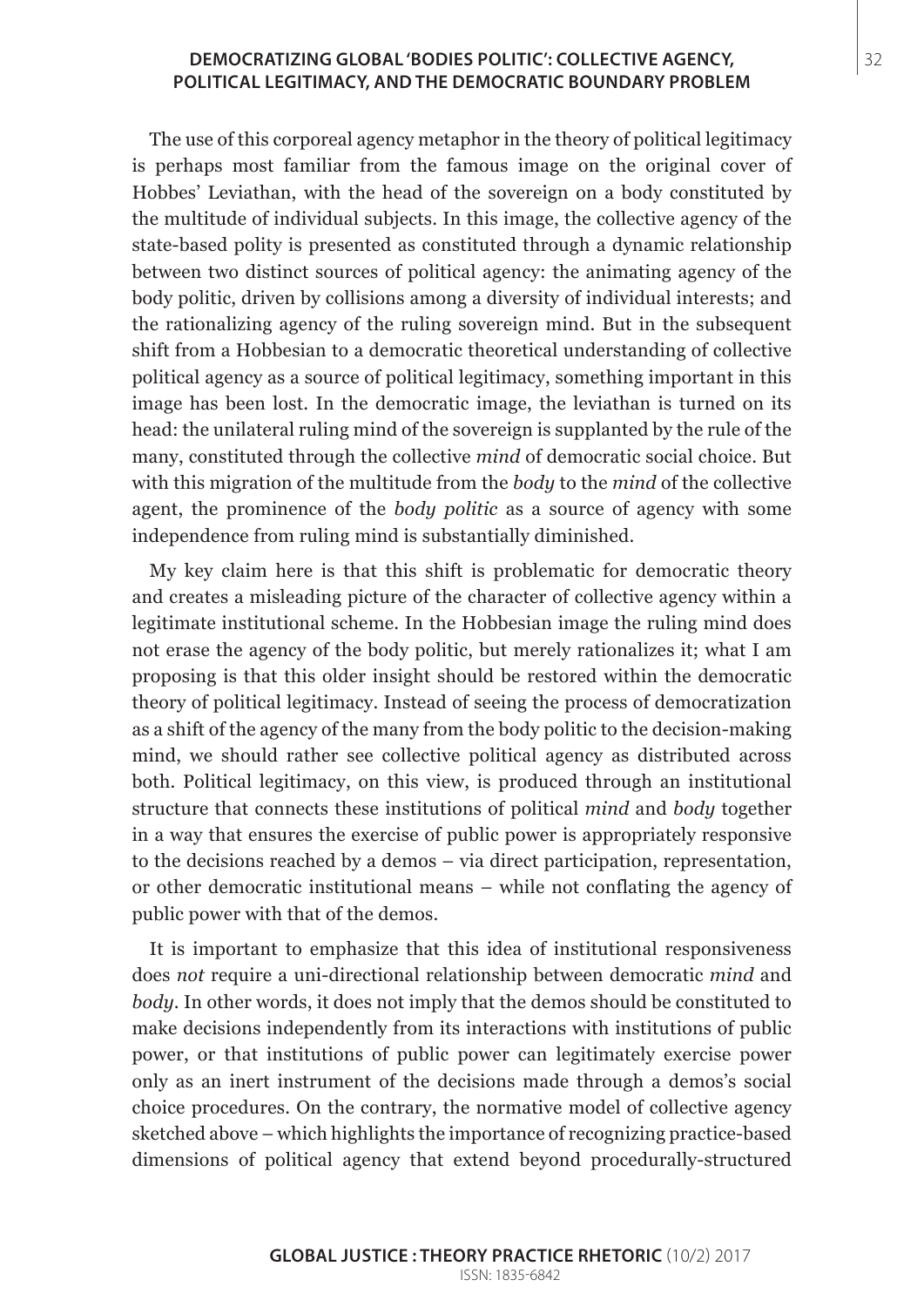#### TERRY MACDONALD 33

choice-making – leaves substantial space for some more independent forms of agency to be exercised through public power institutions, within the overarching framework of democratic collective self-determination. The challenge, then, is to identify *how* collective agency, within a legitimate democratic unit, should be exercised beyond the framework of a demos's social choice procedures. We must consider: what are the *institutional processes* through which the practice-based agency of public power should be exercised, and how should these *interact with* the decision-making agency of the demos, in order to constitute an overarching institutional framework of legitimate democratic governance?

Providing a complete theoretical answer to these questions would require developing a much more extensive normative account of practice-based collective agency, which is beyond the scope of this paper. Here my more modest aim is just to identify a *minimum or baseline* contribution that must be made by the practice-based agency exercised through public power, as a function of *feasibility constraints* on the scope of the political agency that can be exercised through social choice procedures.35 More specifically, I want to offer some reasons for thinking that feasibility constraints impose particularly strong limits on the collective agency that can be exercised through social choice procedures in the context of complex and large-scale global governance, and that practicebased forms of collective agency in general must therefore play a particularly significant role in delineating the scope of public power in this global context.

To see this, we must start by raising and challenging the notion that the agency of public power institutions can be wholly subordinated to the agency of a decision-making demos in the sense that it can be within the power of the demos to *decide what kinds of institutions of public power to create, and what functional scope they ought to possess*. Here, the historically influential theoretical metaphor of the *social contract*, along with associated mythologies surrounding the *founding moments* of political societies, may invite the supposition that institutions of public power can be summoned into existence through an act of collective will by the members of some demos, and that their most significant empirical preconditions will therefore be the endorsement of their justifying reasons by these individuals. Even assuming that the members of a demos can feasibly reach agreement about general normative standards for the justification of a shared framework of public power, however, I contend that there is still another major condition that would need to be satisfied before a demos could succeed in setting up a functional framework of public power, which we can call the *competency* condition. This is the requirement that the demos

<sup>35</sup> In doing so I proceed on the assumption that *ought* implies *can* in the specific sense that the normative legitimacy attributed to democratic institutions on the collective agency account must be attributable to forms of collective agency that can feasibly function in real democratic governance practice.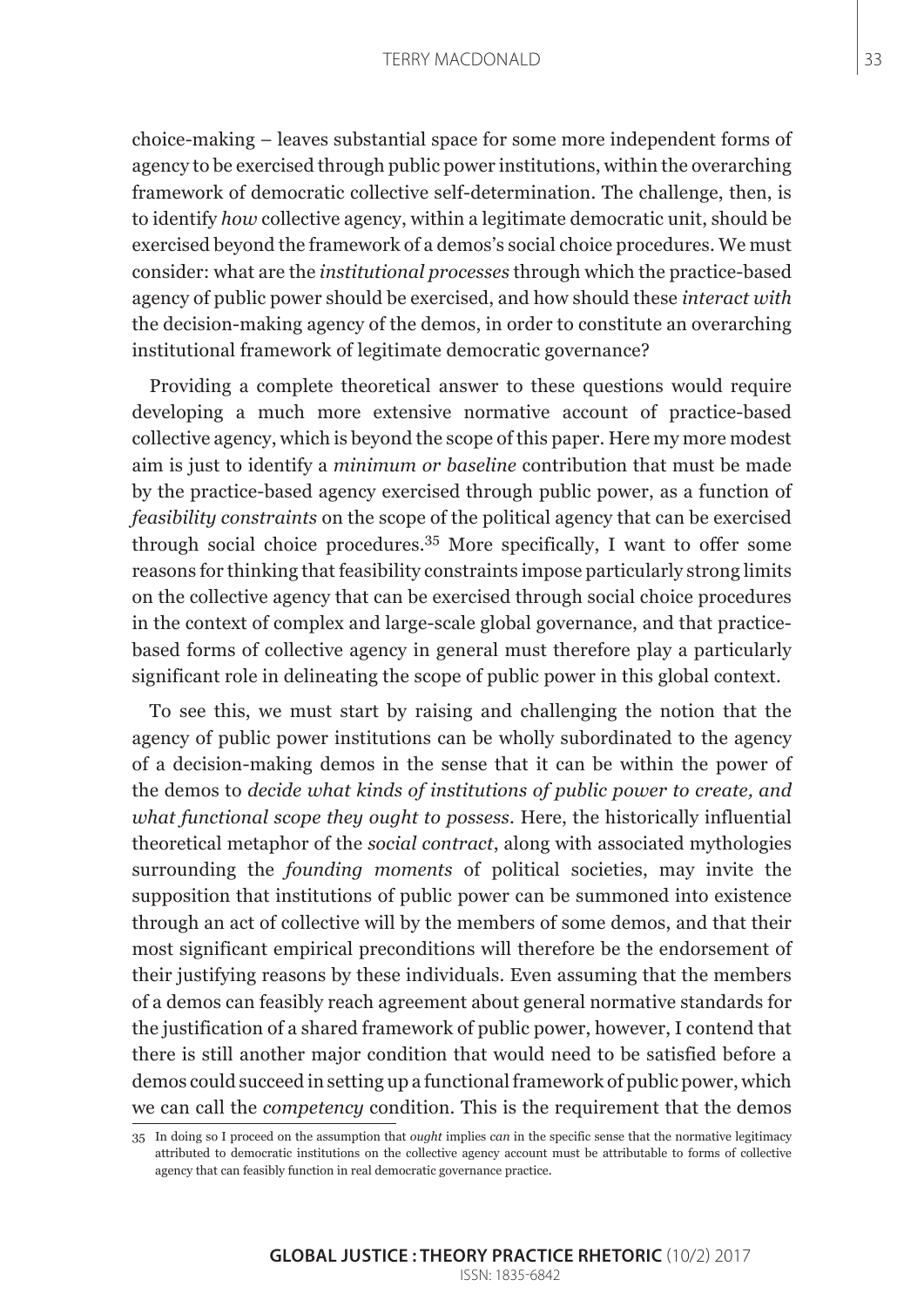#### **DEMOCRATIZING GLOBAL 'BODIES POLITIC': COLLECTIVE AGENCY,** 34 **POLITICAL LEGITIMACY, AND THE DEMOCRATIC BOUNDARY PROBLEM**

as a collective decision-making agent must not only have adequate knowledge, insight, and understanding to identify correctly the kinds of institutions that will be *effective* in bringing about the outcomes willed by the group, but also know how to bring these institutions about.

To achieve competencies of these kinds, the members of a demos – acting collectively – would first need to be able to perform a number of cognitive feats: to articulate comprehensively what would be entailed in the kind of social *outcome* that is being sought by the democratic will, and diagnose corresponding deficits in the status quo; to identify accurately the underlying *causes* of the present social realities that are the target of transformative political action; to devise on this basis functionally effective *material technologies and infrastructures*  (such as military or information systems, depending on the content of the goals being pursued) *and/or organizational systems* (such as bureaucracies, firms, or other specialized functional agencies) that could succeed in bringing about the desired transformations; and then to calculate strategically *how individual roles and material resources would need to be allocated and coordinated* within the organizational system so as to bring about the required outcomes. Performing these feats would require not only the capacity to acquire and analyze vast quantities of information, but also to undertake enormous creative and imaginative leaps of strategic innovation, at the levels of both technological and organizational design.

Overcoming these challenges is not impossible in principle, or under all circumstances; there are some sufficiently simple issue-areas or smallscale problems for which a well-informed and well-functioning demos could successfully design appropriate material and organizational infrastructures to tackle them effectively. In relation to many large and complex social problems, however – such as those confronted at the level of global governance – these challenges are enormous. It is my contention that the limits upon the competence of a single group agent to undertake successful projects of largescale social engineering are such that we cannot expect efforts by a demos to design and construct an entire apparatus of public power from scratch, in order to empower itself in the activity of collective self-rule, could succeed. This point seems especially incontrovertible if the kind of demos we are most interested in empowering is constituted across multiple issue-areas, and on a global scale, under the current highly complex social conditions of globalization.

Indeed, for all that I said above about the tendency of the social contract metaphor to deflect attention away from this problem about the origins of public power, it is in fact a problem of which the seminal social contract thinker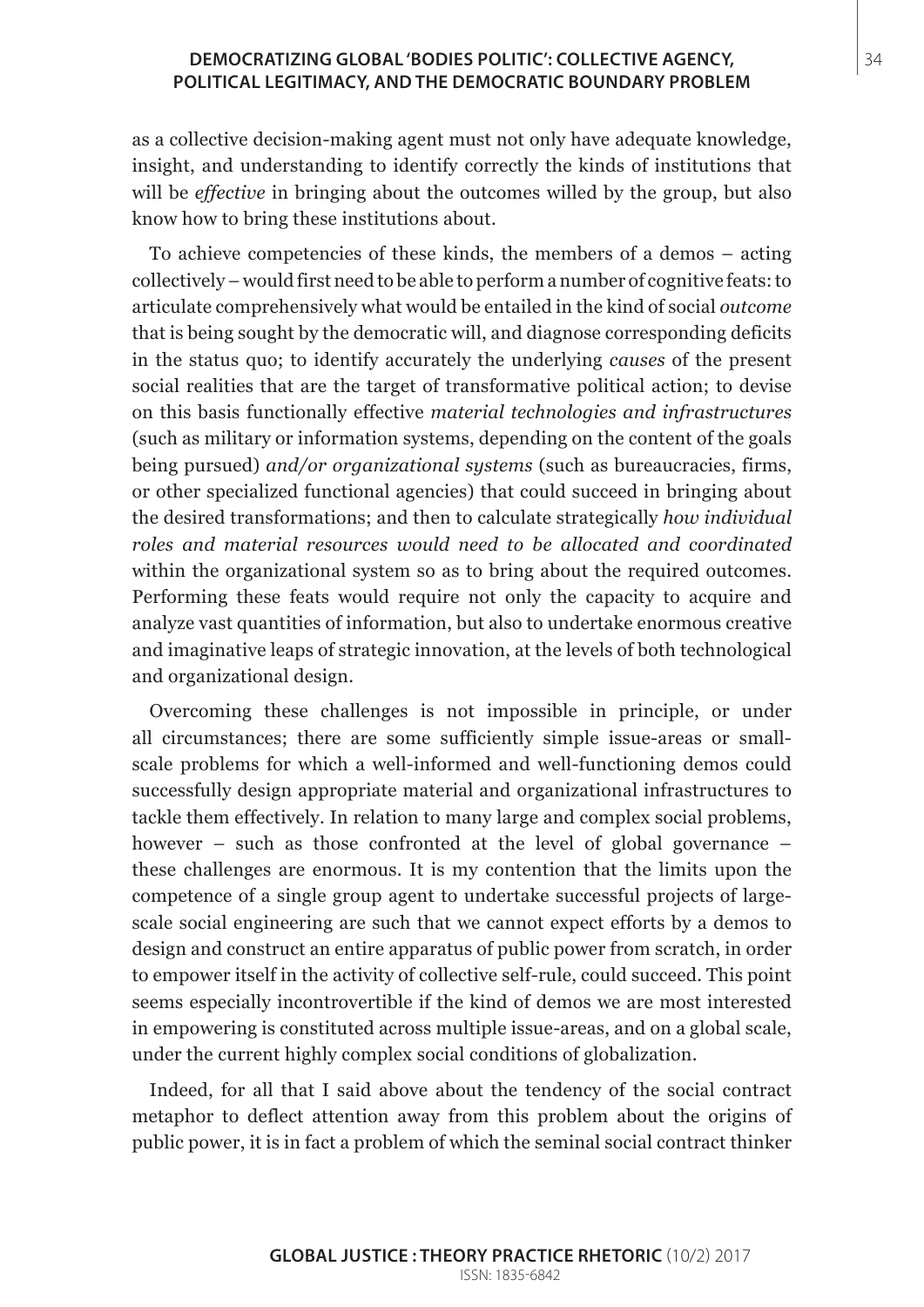Rousseau was deeply aware. Rousseau questioned whether a workable design for fundamental social institutions can be landed upon 'by a sudden inspiration' within a group, asking:

How will a blind multitude, which often does not know what it wills because it rarely knows what is good for it, carry out an undertaking as great, as difficult as a system of legislation? By itself the people always wills the good, but by itself it does not always see it. The general will is always upright, but the judgment which guides it is not always enlightened.<sup>36</sup>

The solution Rousseau proposes is reliance on the elusive figure of the 'Lawgiver,' which requires 'superior intelligence' and something akin to divine powers to perform the required role: as he puts it, '[i]t would take gods to give men laws.'37 This idea of the Lawgiver remains one of the most puzzling features of Rousseau's argument in the Social Contract – though this is perhaps little wonder, given the intractability of the problem that the idea is thrown up to solve. Certainly – if the appearance of a divine figure such as Rousseau's Lawgiver is a necessary pre-requisite for a demos to establish a successful framework of public power for itself, this should not instill great optimism about its prospects of success.

Is there, then, another kind of solution to the problem at hand – one that does not rely on the competence of a demos to design and construct an institutional framework of public power for itself from scratch, as an instrument for achieving collectively willed goals? I suggest that there is. To see it we must begin with the recognition that it is entirely possible in principle that *a task of institutionbuilding that is beyond the competence of a group of individuals constituted as a demos –* that is as a single collective agent undertaking reasoning and decision-making through social choice institutions *– need not also be beyond the cumulative capacity of that same group of individuals operating through their multiple and overlapping social and institutional roles within the social order as a whole.* The development of a framework of public power within a democratic institutional unit can thus occur not through an act of collective decision, but rather through a developmental process, in political practice, that can be characterized as a kind of *co-optation* of *private* social structures and institutions by emergent or established demoi – where the label *private* denotes institutions that have not (yet) been structured by *public* normative principles of legitimate democratic governance.

<sup>36</sup> Jean-Jacques Rousseau, 'Of the Social Contract', in Victor Gourevitch (ed.) *The Social Contract and Other Later Political Writings* (Cambridge: Cambridge University Press, 1997), p. 68.

<sup>37</sup> *Ibid*., p. 69.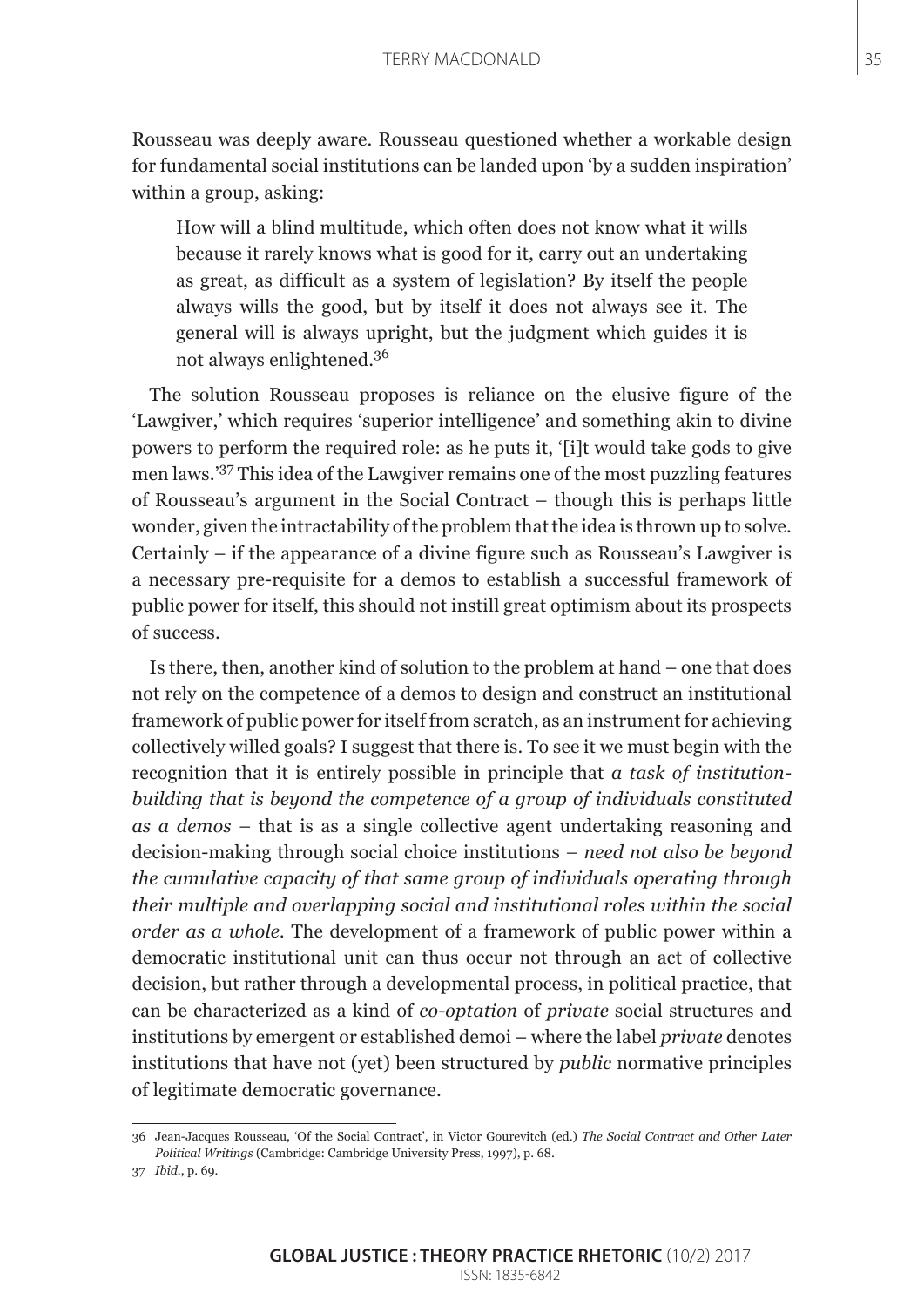#### **DEMOCRATIZING GLOBAL 'BODIES POLITIC': COLLECTIVE AGENCY,** 36 **POLITICAL LEGITIMACY, AND THE DEMOCRATIC BOUNDARY PROBLEM**

Such a possibility can potentially be realized, I suggest, through a dynamic interaction between two parallel processes of institutional development. The first involves the spontaneous development of social institutions with a range of powers and capacities *at relatively low levels of scale and complexity*, established to serve the various shared goals of their respective participants. These can sometimes take the form of organizationally formalized group agents – such as sovereign states, corporations, International Organizations, or transnational NGOs. But they can also include more diffuse institutional frameworks for collective agency that have not (at least yet) developed the collective decisionmaking structures constitutive of demoi – such as the collective practices of international policy networks, multi-stakeholder processes, and supply chain governance, discussed above.

The second parallel process involves the systematic *political co-optation* of these *private* institutions through attempts, by some emergent demos, to steer and gain control of them, and in so doing to harness their powers in the service of the wider group. Here groups affected directly by the external consequences of *private* institutional activities may be motivated to mobilize collectively to gain some effective form of control over these institutions. In doing so, they can both: curtail the most harmful and readily preventable negative externalities of the existing social institutions or abuses of their power; and harness the institutional powers and capacities of these institutions to the service of any wider collective goals that the group may identify. In this way, the material and organizational infrastructures of *private* institutions can be *co-opted* by emergent demoi – or in other words, *private* power can be converted into *public* power.

To translate this all back into the corporeal collective agency imagery discussed earlier, the democratization of global politics cannot be achieved through an exclusive focus on democratizing the global decision-making procedures that constitute the ruling *mind*; rather, we must consider how to *democratize the global bodies politic* that emerge, through political practice, as the sites and sources of governance capability within a global institutional scheme. This very general model of institutional development – in which the creation of institutions of public power has some sociological independence from the development of social choice institutions aimed at legitimating that power – resonates with Thomas Nagel's observation in the related debate about the proper scope of duties of justice, that 'political power is rarely created as a result of demands for legitimacy, and that there is little reason to think that things will be different in this [global] case.'<sup>38</sup>

<sup>38</sup> Thomas Nagel, 'The Problem of Global Justice', *Philosophy and Public Affairs* 33/2 (2005), 113-147.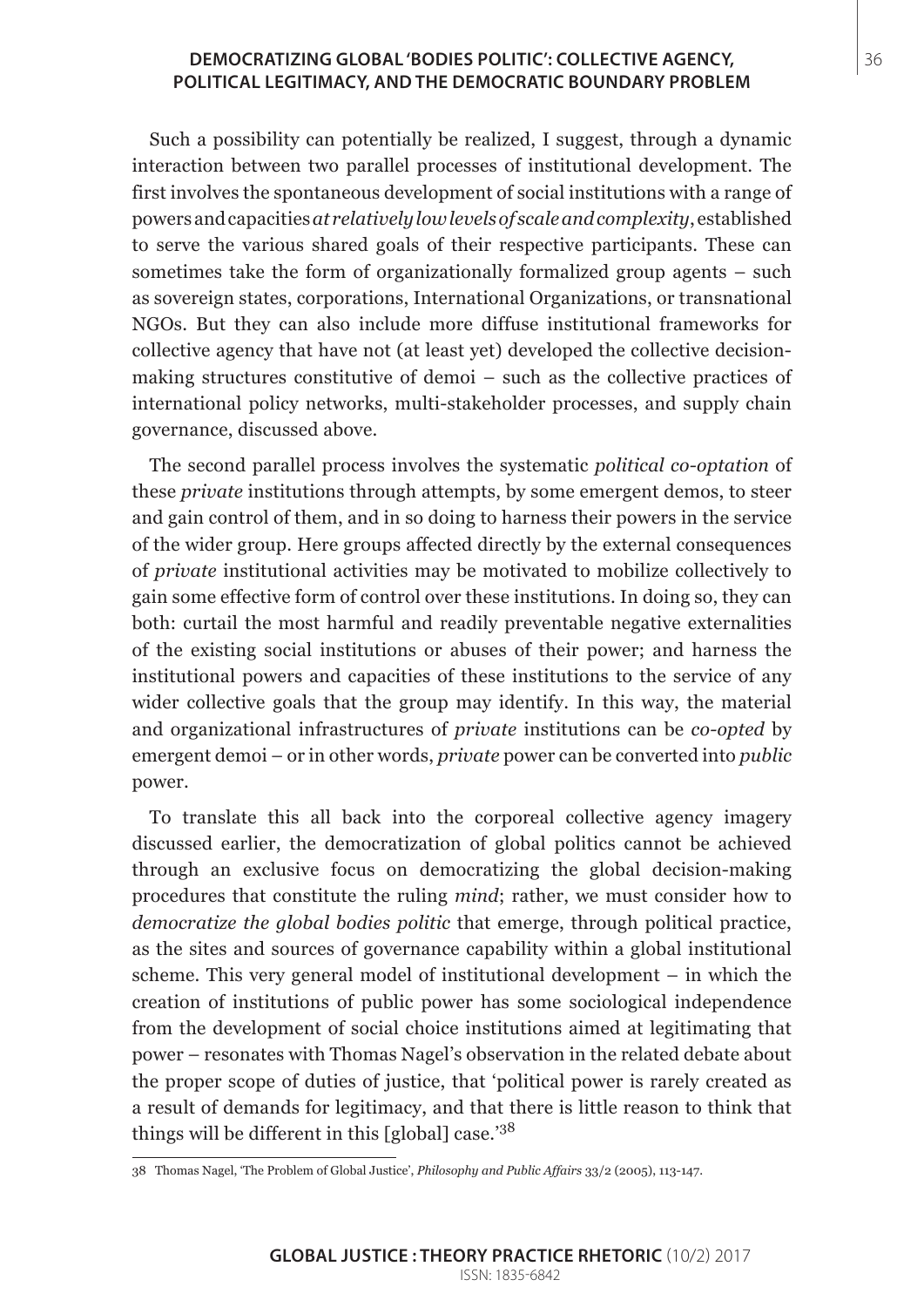### **Democratizing global** *bodies politic***: Towards a** *pluralist* **model of democratic boundaries**

So far, I have sketched some very general feasibility constraints on the competence of a demos to control the scope of its institutions of public power through social choice procedures, which show why the boundaries of democratic units must to some degree accommodate the structure of governance capabilities emerging through political practice. In this final section, I will explore the implications of these general arguments for more concrete questions about the design of democratic institutions and the delineation of their boundaries in the context of global politics.

One straightforward way to connect my somewhat abstract arguments about collective political agency to more concrete institutional models is to reflect, first, on how they are able to capture the real forms of collective political agency driving the development and democratic legitimization of public power in the familiar historical case of *state* institutions. This kind of historical reflection can illuminate the normative analysis of legitimacy insofar as our theories aim to interpret critically and make intellectual sense of our *real practices of democratic legitimization*, rather than to construct philosophical ideals of democratic legitimacy detached from the realities of political life.<sup>39</sup> In doing so, I suggest that the plausibility of the developmental model of institutional 'co-optation' outlined above – as a paradigmatic model of democratic collective agency – is enhanced by its strong resonance with established historical accounts of the real forms of political agency driving state emergence and democratization. It is beyond the scope of this paper to offer the kind of detailed historical analysis that could vindicate this claim in any robust way, but a brief look at the case is at least suggestive.

In doing so, we can note strong similarities between my general theoretical model, and the account of political institutional development developed by John Dewey in relation to sovereign states. In *The Public and its Problems*, 40 Dewey describes a process whereby the institutional infrastructures of states were developed initially to serve the *private* interests of monarchs (and their associates), and then only later taken over by wider publics whose members were affected by the externalities of these institutions. In illustrating this account, he highlights the instance of the 'King's Peace' in twelfth century England as '[a]n interesting phase of the transition from the relatively private to the public, at least from a limited public to a larger one.'41 He traces the

<sup>39</sup> Taylor (2004).

<sup>40</sup> John Dewey, *The Public and Its Problems*, (Denver: Allen Swallow, 1927).

<sup>41</sup> *Ibid.,* pp. 47-48.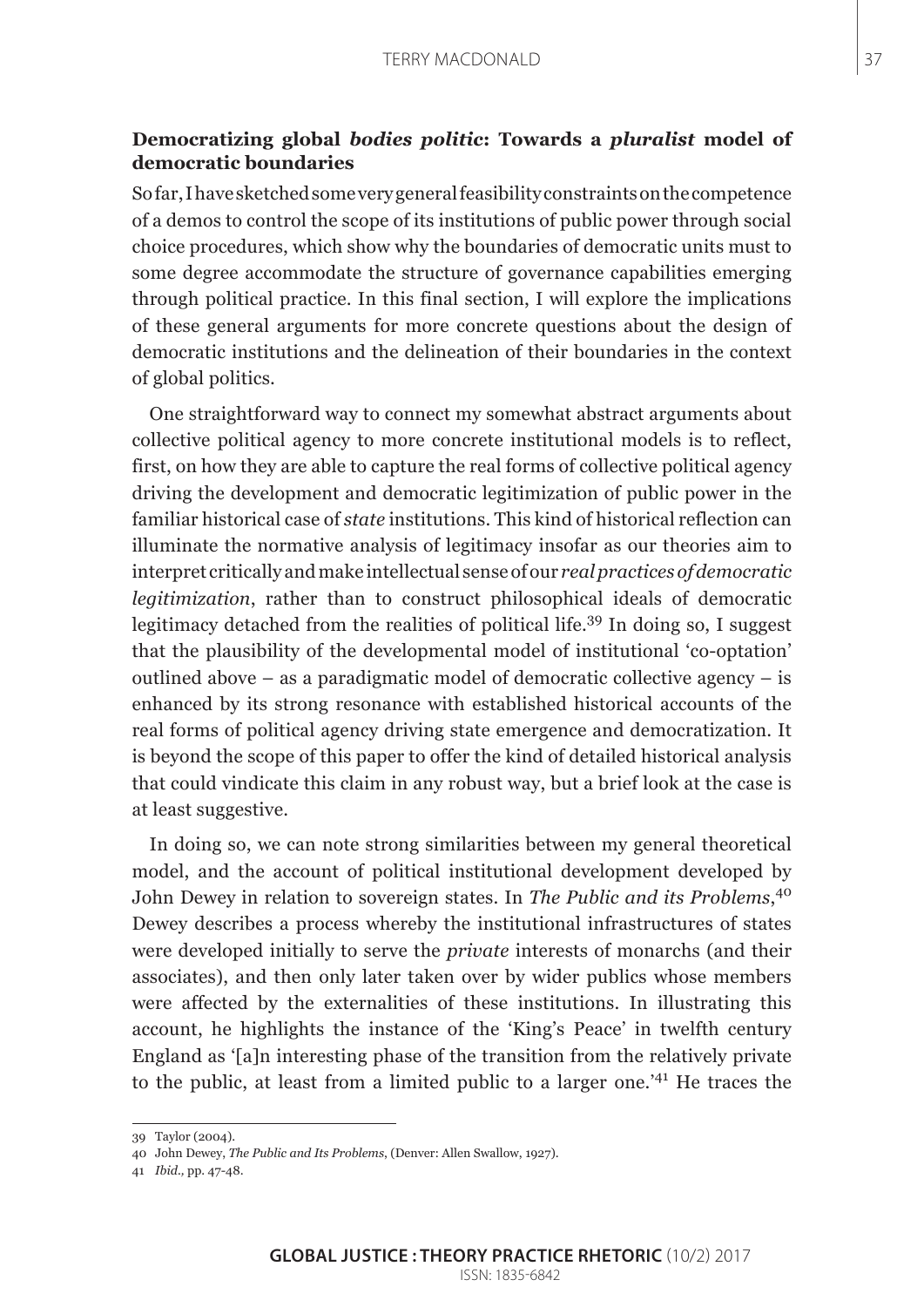#### **DEMOCRATIZING GLOBAL 'BODIES POLITIC': COLLECTIVE AGENCY,** 38 **POLITICAL LEGITIMACY, AND THE DEMOCRATIC BOUNDARY PROBLEM**

process through which the administration of justice by feudal and shire courts was forced to pass incrementally to the King's courts, as a means of increasing monarchs' revenues and expanding their power and prestige. But then once established, this institutional apparatus could straightforwardly be converted into a framework for serving the function of justice administration on behalf of the wider 'public' that was significantly affected by the operation of these institutions.42 As he describes it: '[a] measure instigated by desire to increase the power and profit of the royal dynasty became an impersonal public function by bare extension.'<sup>43</sup>

Dewey focuses more in his analysis on the conversion from private to the public *function* of institutions, and less on the conversion from private to public *control*, via the agency of an established demos. This makes sense since at the stage of institutional development Dewey describes the demos and the institutional framework of public power (in my terms) were developing in tandem – the demos through the galvanizing effect of common subjection to the external effects of powerful private institutions, and the framework of public power through the incremental conversion of the functions of these powerful institutions from private to public, driven by the political force of the claims made by affected populations.

It would be an interesting exercise also to extend this historical analysis through later stages of democratization in the case of this state. Some historical analysis focusing on this later stage can be found in Robert Goodin's (2010) discussion of global democratization processes, in which he picks up on this example of English state-building and democratization at a later date and traces the process forwards through the development of mechanisms for controlling the arbitrary exercise of power within these new public institutions of the state, prior to the development of electoral institutions and richer forms of public democratic control. A rigorous historical analysis of the relationship and mutual interplay between the development of institutions for advancing public functions (of the kind emphasized by Dewey) and the development of institutions for public democratic decision-making and control (of the kind emphasized by Goodin) would provide an instructive means of exploring the dynamics and assessing the validity of the abstract developmental model that I have presented – as would case-studies focused on other democratic states during the development of their original frameworks of sovereign public power. Although I cannot offer such historical analysis here, I hope that what I have said is enough at least to

<sup>42</sup> More specifically, he says that a 'public' is a group that 'consists of all those who are affected by the indirect consequences of transactions to such an extent that is deemed necessary to have those consequences systematically cared for' (*Ibid*., pp. 15-16).

<sup>43</sup> *Ibid*., p. 48.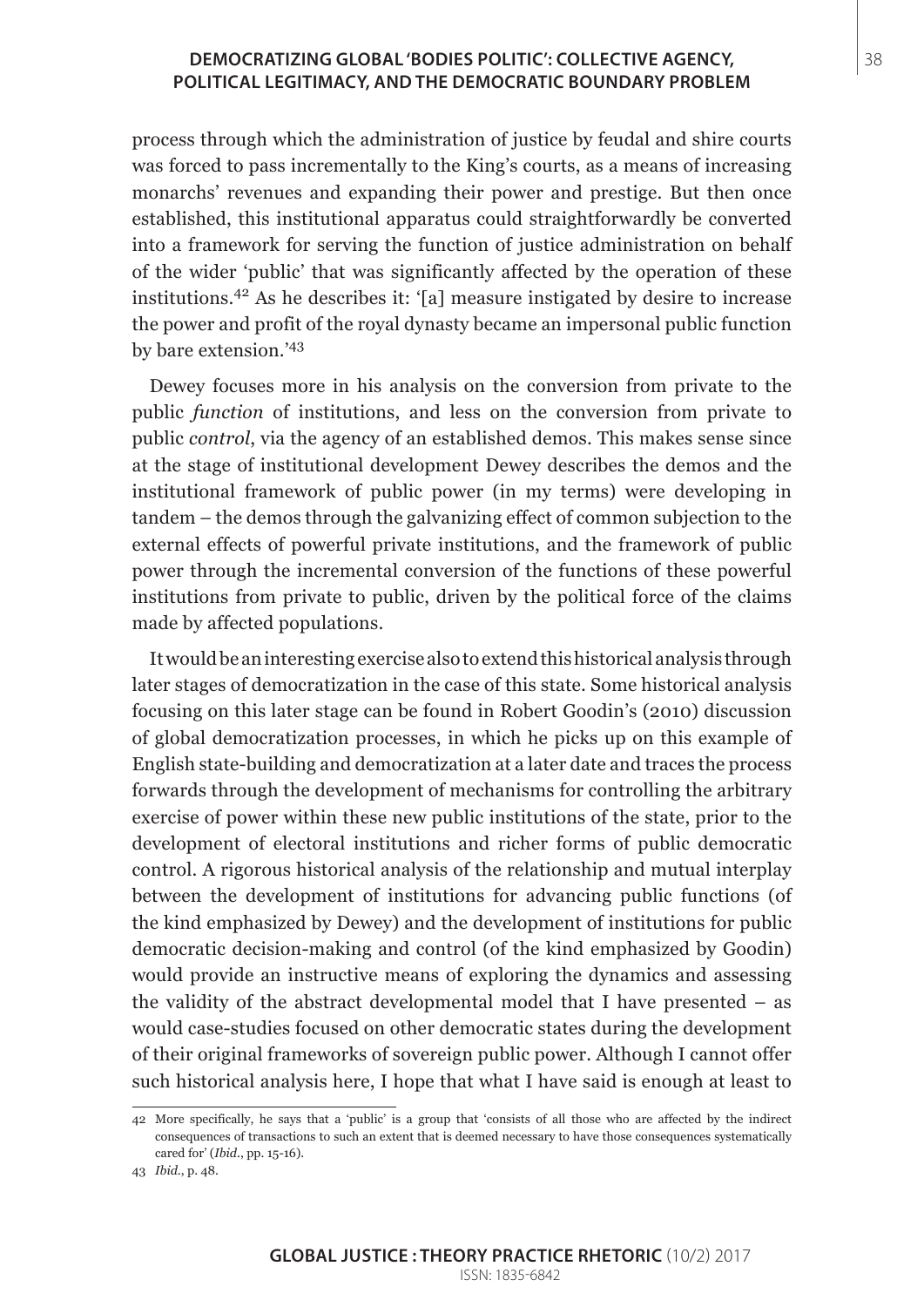render plausible the idea that my broad institutional model of the development of democratic collective agency offers a useful interpretation of the forms of political agency driving the development of legitimate democratic institutions in the case of (at least some) states.

If so, this may lend some support to the proposal that a similar developmental pathway might be open for the expansion of democratic legitimization within the sphere of global politics, under conditions of globalization. This recognition points us towards a particular strategy for approaching the question of where to draw the boundaries of democratic units in global politics: beginning not with analysis of the criteria for delineating a *demos*, but rather with analysis of the forms of institutionalized *political power* that exist within the wider social order as viable platforms for the development of a democratic political apparatus.

This strategy requires us to begin the delineation of democratic boundaries with an empirically-informed analysis of the institutionalized governance practices in which global public power is constituted and emerging. In such empirical analysis, it is now commonplace to observe that the social and political transformations associated with globalization have significantly eroded the dominance of sovereign state-based governance institutions. Instead, much public power is now exercised beyond the boundaries of nation-states, through the transnational operations of institutions such as International Organizations, Multinational Corporations, and International Non-Governmental Organizations (INGOs). Moreover, democratically functioning demoi have not yet been created at corresponding levels with the capacity to reach unified democratic decisions about the proper control of such power. It follows from this that political efforts at democratization, too, should be targeted at these multiple institutional levels.

My proposed account of collective agency and democratic institutional development thus lends strong support to what is sometimes called a model of global public power and democracy.44 In a pluralist model of democratic governance, the mobilization of demoi through social choice procedures is organized around myriad state, inter-governmental, and non-state agents of public power operating at multiple and overlapping 'jurisdictional' levels, not unified by any one supreme global political authority or hierarchy of constitutional principles. The pluralist model thus proposes that the democratic boundary question should be settled not through the design and pursuit of idealized blueprints for nationalist or cosmopolitan democracy, based on the view that the most properly constituted demoi are to be found at one of those

<sup>44</sup> Krisch (2011); Macdonald and Macdonald (2010); Macdonald (2015); Terry Macdonald, *Global Stakeholder Democracy: Power and Representation Beyond Liberal States* (Oxford: Oxford University Press, 2008); Philip Cerny, 'Plurality, Pluralism and Power: Elements of Pluralist Analysis in an Age of Globalization', in Rainer Eisfeld (ed.) *Pluralism: Developments in the Theory and Practice of Democracy* (Opladen and Farmington Hills: Barbara Budrich Publishers, 2006), 81-111.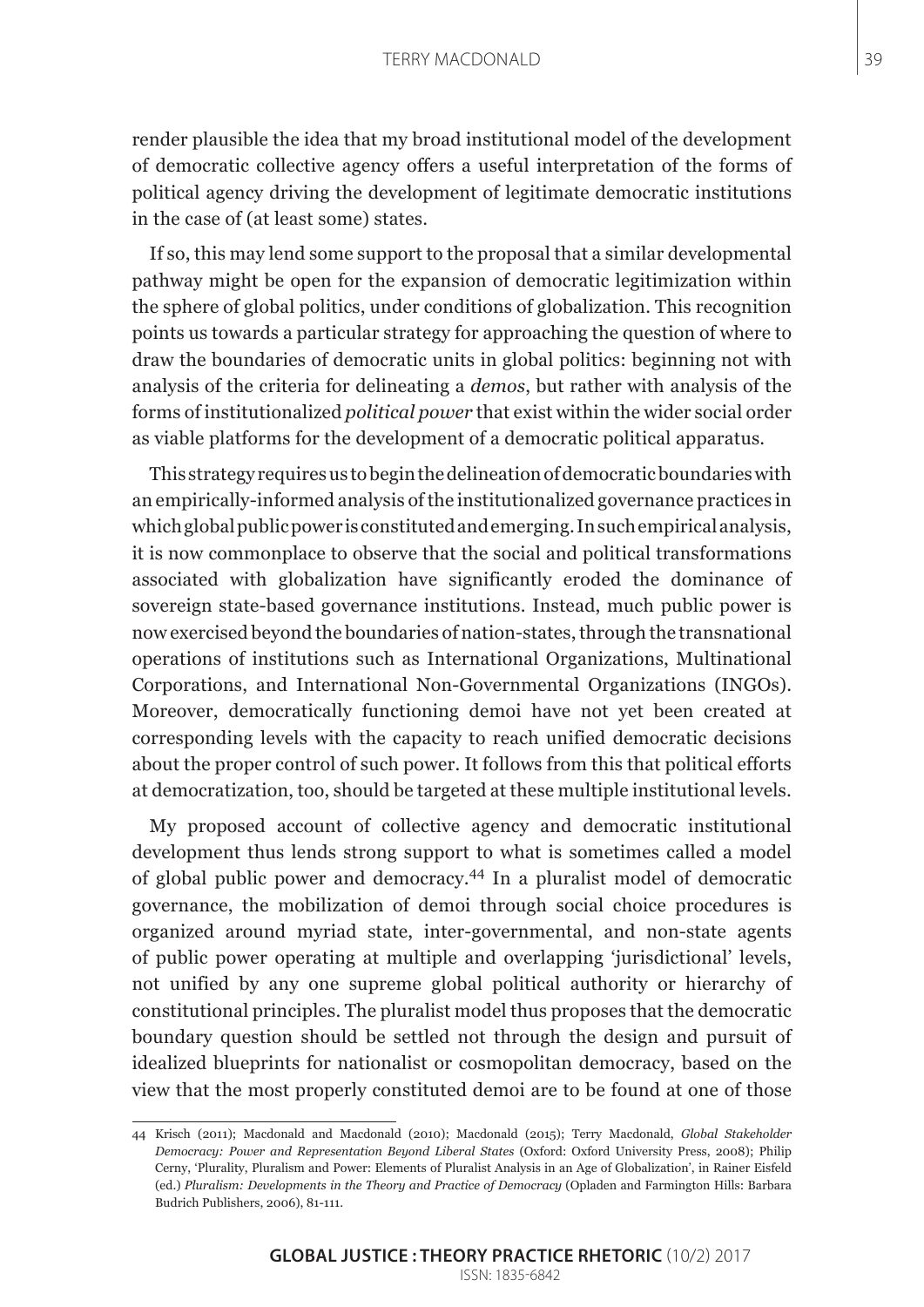#### **DEMOCRATIZING GLOBAL 'BODIES POLITIC': COLLECTIVE AGENCY,** 40 **POLITICAL LEGITIMACY, AND THE DEMOCRATIC BOUNDARY PROBLEM**

two levels – but rather by *locating existing structures of political power* (with productive potential) within the global social order, and then working towards their *incremental democratic co-optation and control.* 

The pluralist model of global democratization presents some enormous challenges for building democratic theories and institutions, since so many of our democratic conceptions and institutional models have been developed with state-based structures of public power in mind. For a start, the pluralist model raises the prospect that a given individual will be a member not of a single demos but rather of multiple overlapping demoi. Each of these will be configured in relation to one of the various powerful institutions that impact significantly upon her life, while also providing the institutional means for the advancement of some set of her important (social) goals. This prospect challenges the familiar ideal of democratic citizenship as membership and equal status within a single bounded political unit, and accordingly as associated with some fundamental source of social identity. In contrast, the pluralist model depicts membership in a given demos as just one institutional role among many that an individual will undertake, and therefore one that is likely to be *more detached from her deeper sources of social identity and status*.

Moreover, the realization of a pluralist model of democracy would require development of *new institutional mechanisms for democratic social choice and political control* that are capable of functioning effectively within the crosscutting and fluid political boundaries of a pluralist order. In relation to *social choice* mechanisms, *electoral* mechanisms may be unappealing and unworkable within at least some of these multiple demoi, for two reasons. The first of these is that establishing stable operational electoral processes within many fluid and overlapping constituencies would raise logistical complexities that may be too difficult to overcome. The second is that a simple assumption underlying the normative justification of elections that give each individual an equal vote – the assumption that each individual will have a roughly equal stake in the outcome – is unsustainable in relation to at least some of the institutions of public power within a pluralist order; this assumption is unsustainable because the impacts of institutional decisions on populations affected by or participant in the institutions can be very uneven, and give some much higher stakes than others. As an additional consequence of this need for a diminished reliance on elections, it would be necessary to devise more flexible and open processes of authorization and accountability (based on forms of stakeholder input other than votes cast in elections) to foster effective political control of the plural agencies of public power.<sup>45</sup>

<sup>45</sup> For more in-depth discussions of these issues, and the possibility of non-electoral mechanisms of social choice and political control – authorization and accountability – see Macdonald (2008).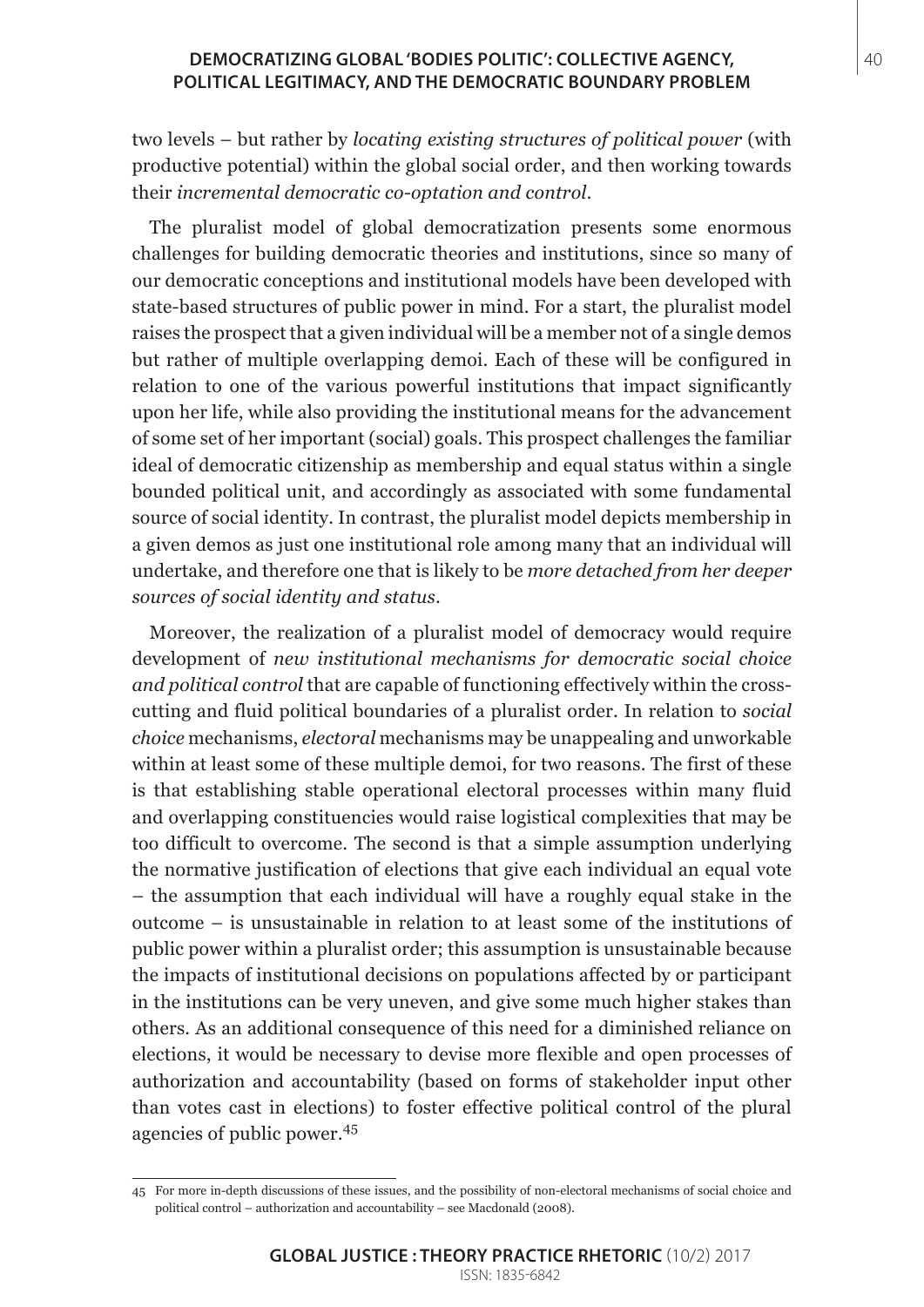There would also be further serious challenges associated with a global democratic system organised around a pluralist structure of public power, insofar as the lack of centralization or coordination of roles and responsibilities within the system overall would permit both gaps and duplications in the powers and responsibilities held by different actors in the system. This may hinder effective democratic accountability by creating uncertainty and ambiguity regarding which powerful actors should be held accountable for which political outcomes. Finally, the geographically dispersed and culturally diverse profiles of many of the overlapping demoi within such a system would create challenges for the task of establishing effective and legitimate processes of social choice and political control, to the extent that communication and coordinated collective political action is likely be more difficult than within territorially concentrated and culturally homogenous groups.

### **Conclusions**

Elsewhere I have discussed these challenges in some detail and offered some proposals about how we might begin thinking about how to overcome them.46 It is not the place here to pursue these further, however, since my goal in this paper has not been to elaborate in detail or offer a full normative defense of a pluralist model of global democracy. Rather, my goal has been to offer a theoretical rationale – at a much higher level of generality – for taking a pluralist approach to the task of global democratic institution-building.

I cannot conclude on the basis of what I have said here that this approach will ultimately be successful. Pointing out this open pathway towards global democratization does not imply the teleological inevitability of its ultimate achievement; nor does my argument imply that this is the only strategic pathway open to its pursuit. Rather, I have argued that this pathway is one that both respects the valuable forms of collective political agency embodied in a range of new transnational governance practices, and harnesses the transformative potential of their creative political power. In pointing to these reasons, my aim has been to give strong grounds for thinking that this pluralist approach is at the least a promising one, and worthy of further intellectual work. But the prospects for converting this transformative potential into robustly legitimate global institutions must – as in all democratic systems – depend ultimately on the dynamic judgments and commitments of political collectives themselves.

As John Dewey observed in relation to the case of the sovereign state, an institutional framework of public power,

is not created as a direct result of organic contacts as offspring are conceived in the womb, nor by direct conscious intent as a machine is

<sup>46</sup> Macdonald (2008); Macdonald (2018).